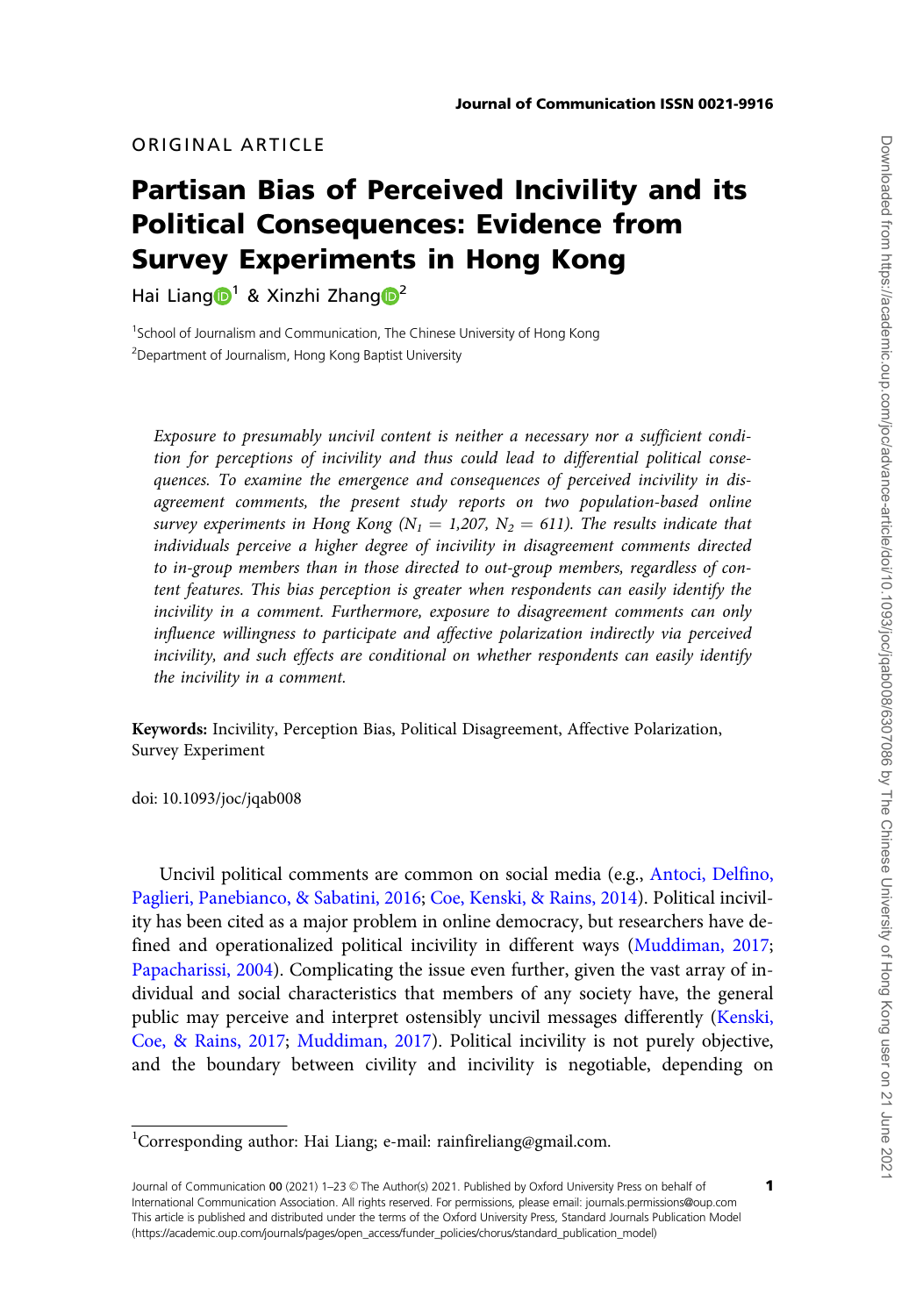individual characteristics (e.g., gender identity) and social contexts (e.g., swearing between friends or between strangers) ([Braunstein, 2018\)](#page-19-0). Variations in definitions and perceptions of political incivility have made it difficult for empirical studies to reach a consensus on the consequences of incivility (see [Lu](#page-21-0) & [Vogt, 2020](#page-21-0)).

Instead of assuming an objective definition of incivility and thus a clear division between civility and incivility, the present study treats the boundary between civility and incivility as a continuous variable that changes across individuals and social contexts. For example, studies have found that individuals with different political identifications may perceive political incivility differently ([Muddiman, 2017;](#page-21-0) [Mutz,](#page-21-0) [2015\)](#page-21-0). Furthermore, based on the theories of social identity and motivated reasoning, the present study hypothesizes that disagreement messages targeted at in-group partisans will be perceived as more uncivil than disagreement directed to out-group partisans, even for messages without presumably uncivil content features. Broadly speaking, the present study demonstrates how incivility perceptions arise as a product of the interaction between individual characteristics (partisanship) and social contexts (messages targeted at in- or out-group partisans).

Furthermore, exposure to presumably uncivil content does not necessarily produce predictable political consequences, because individuals may perceive different levels of incivility in the same content. Previous studies have defined incivility based on presumably uncivil content features like swearing that might be different from perceptions of incivility. The objective approach to political incivility using content analysis or randomized experiments assumes that the same uncivil content can produce perceptions that are at least similar, if not identical. If that assumption is not true, any subsequent consequences would be conditional on the variability of perceived incivility. Using political participation and affective polarization as examples, the present study demonstrates the differential effects of exposure to uncivil content (messages including presumably uncivil content features) and uncivil perceptions. In addition, the present study extends previous theoretical frameworks—mostly with empirical references in the USA—to a non-Western Asian context. Our effort explicates the applicability and generalizability of the related theoretical frameworks on the perceptions and political consequences of online incivility.

# Uncivil content versus uncivil perceptions

One central problem in incivility research is that "nobody really agrees on what incivility is" ([Chen, Muddiman, Wilner, Pariser, & Stroud, 2019,](#page-20-0) p. 1). Political incivility has been defined in various ways related to its inappropriateness and undemocratic nature [\(Muddiman, 2017](#page-21-0); [Papacharissi, 2004](#page-21-0)), but precisely which behaviors should be considered inappropriate or undemocratic is socially contingent [\(Braunstein,](#page-19-0) [2018\)](#page-19-0). Perceptions of incivility depend on factors such as social position, context of the speech, partisanship, and ideology [\(Massaro & Stryker, 2012\)](#page-21-0). Nevertheless, based on an extensive literature review, [Massaro and Stryker \(2012\)](#page-21-0) concluded that sufficient consensus exists about what types of speech count as extremely uncivil: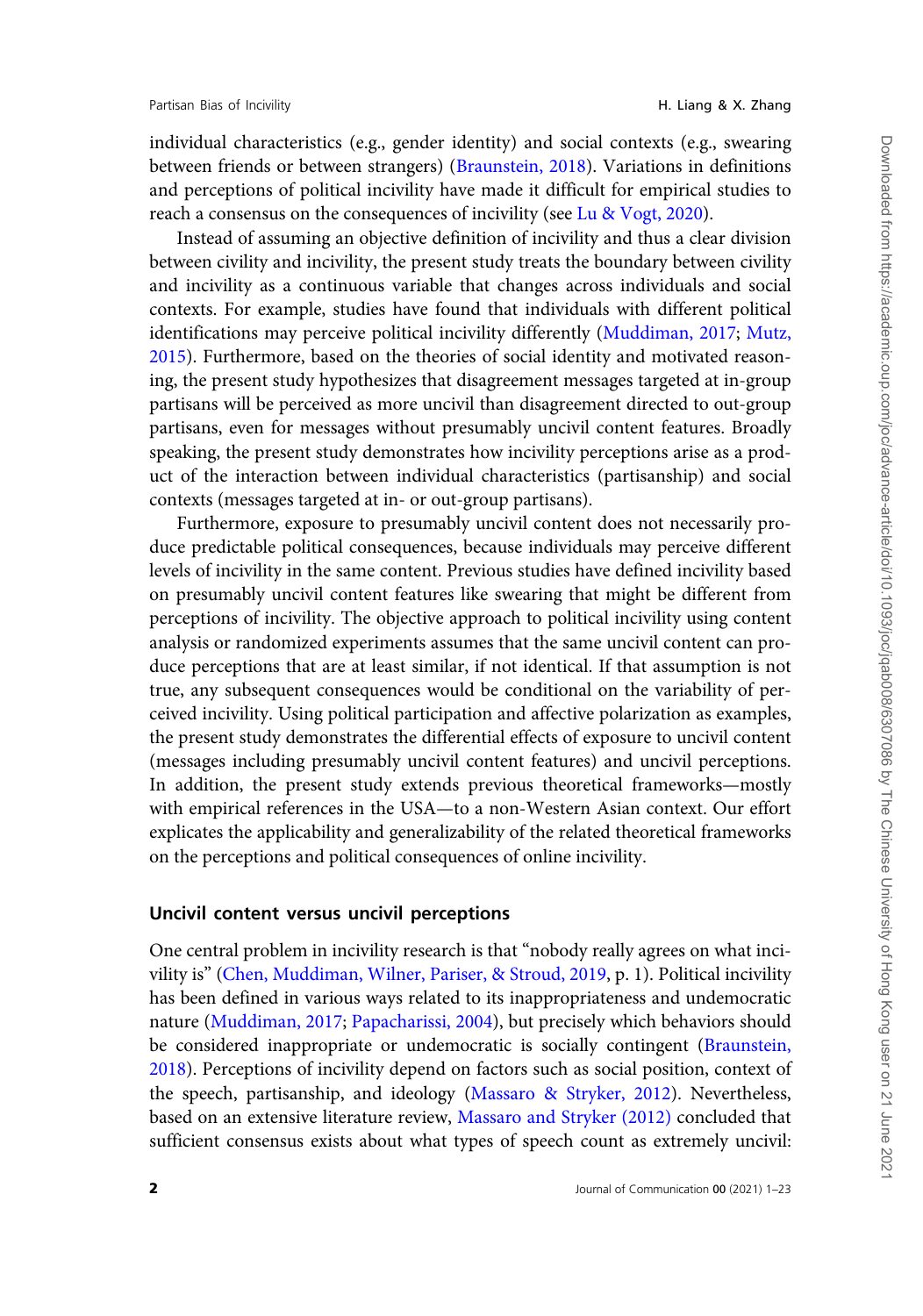there are "reasonably shared values that make expression indecent or uncivil in certain contexts" (p. 409). Uncivil speech has certain commonly recognized characteristics, such as profanity directed at a person or speech that is ad hominem, vulgar, or disrespectful.

More recently, incivility has been operationalized according to features of its content: vulgarity, name-calling, hate speech, and so on (e.g., [Coe et al., 2014](#page-20-0); [Kenski et al., 2017](#page-20-0)). Different types of incivility elicit different perceptions of incivility. For example, [Stryker, Conway, and Danielson \(2016\)](#page-22-0) found that respondents could reach a consensus on perceived incivility in some forms of uncivil content but not others. [Kenski et al. \(2017\)](#page-20-0) found that name-calling and vulgarity were rated as more uncivil than other forms, such as accusations of lying and pejorative terms. In addition, perceptions of incivility vary across individuals with different sociodemographic traits or psychological predispositions. For example, females perceive higher levels of incivility than males, and agreeable people perceive messages to be more uncivil than people with other personalities [\(Kenski et al., 2017\)](#page-20-0). Age and a tendency to conflict-avoidance can also increase people's reactions to incivility ([Ben-Porath, 2008;](#page-19-0) [Mutz](#page-21-0) & [Reeves, 2005\)](#page-21-0). Most pertinent to this article, group identity can bias perceptions of incivility. People are likely to perceive their in-group members as less uncivil than out-group members, even when they engage in precisely the same ostensibly uncivil behaviors [\(Muddiman, 2017](#page-21-0); [Mutz, 2015](#page-21-0)).

To advance the feature-based definition of incivility, research should distinguish between uncivil content (messages with presumably uncivil content features) and uncivil perceptions. Although messages with uncivil content features are usually perceived as uncivil by most people, such features are neither a necessary nor a sufficient condition for perceived incivility. Perceptions of incivility can arise in many ways, even from civil content (messages without presumably uncivil content features), as we demonstrate in this study. If individuals perceive incivility so differently from one another, any attempt to estimate the consequences of political incivility that is evaluated by objective criteria will be problematic.

However, distinguishing between uncivil content and uncivil perceptions does not mean that there is no consensus about what expressions should be considered uncivil. The potentially uncivil content characteristics summarized in previous studies [\(Coe et al., 2014;](#page-20-0) [Kenski et al., 2017](#page-20-0); [Massaro & Stryker, 2012](#page-21-0)) are major factors—though not determinants—influencing uncivil perceptions. Based on this, the present study investigates how partisanship could move perceptions of incivility away from presumably uncivil content and examines those perceptions' differential effects on political participation and affective polarization.

# Partisanship and perceived incivility

It is well documented that partisanship can produce perceptions of news bias ([Vallone, Ross,](#page-22-0) & [Lepper, 1985](#page-22-0)). Political incivility toward out-group members can serve as an identity performance strategy [\(Rains, Kenski, Coe,](#page-21-0) & [Harwood, 2017](#page-21-0)).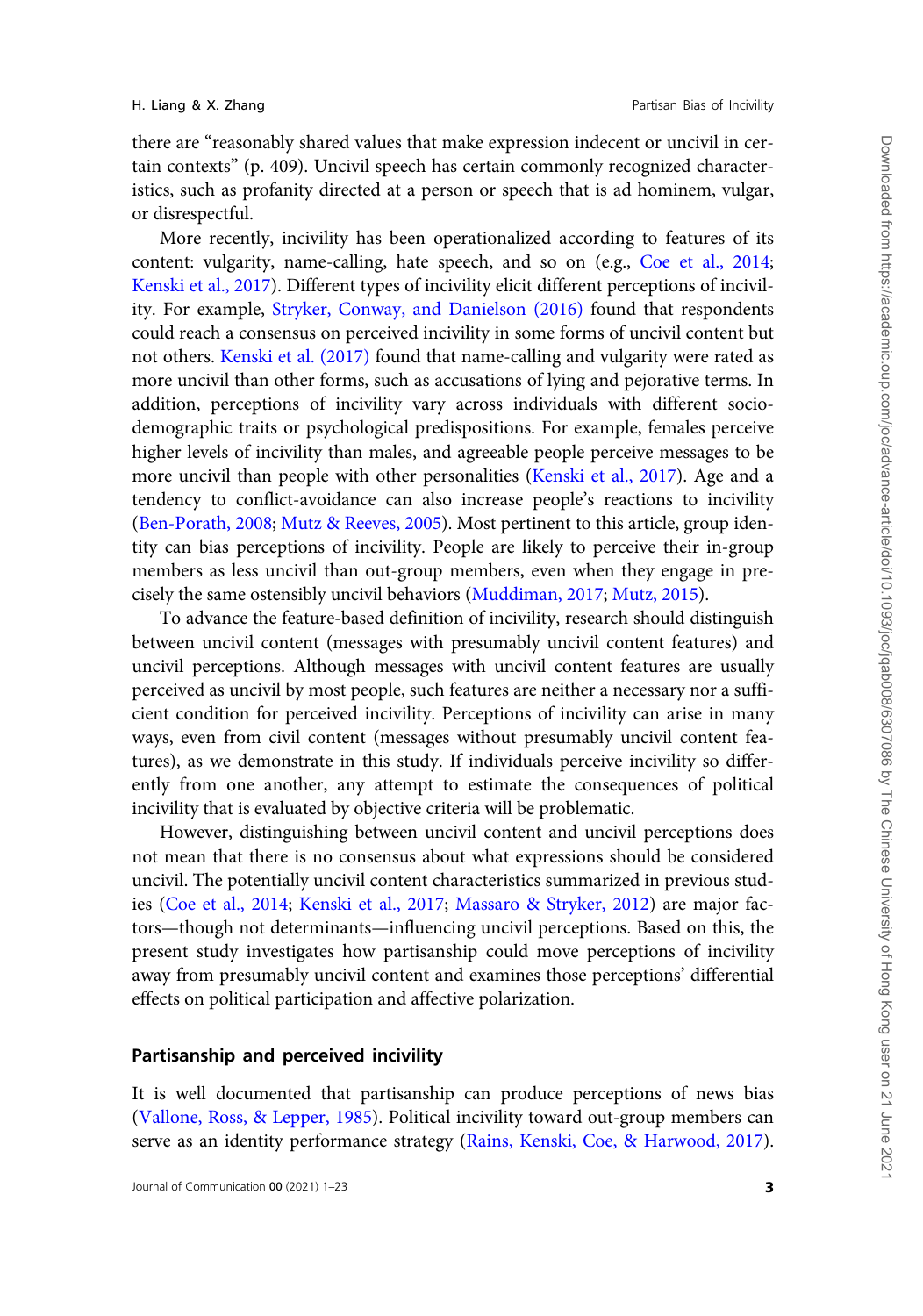Partisan Bias of Incivility **H. Liang & X. Zhang** 

Based on social identity theory [\(Tajfel, 1978](#page-22-0); [Tajfel](#page-22-0) & [Turner, 1979](#page-22-0)), [Kim and](#page-20-0) [Hwang \(2018\)](#page-20-0) found that political incivility directed to out-group members could increase party identity salience, and thus increase intergroup bias. Following the logic of social identity theory, partisanship—as a group membership—could cause intergroup bias in favor of in-group members. If political incivility is considered unacceptable in general ([Stryker et al., 2016](#page-22-0)), people—in order to maintain a positive image with their in-group members—may perceive disagreement messages posted by in-group partisans as less uncivil than those posted by out-group partisans. By contrast, disagreements directed to in-group members might be perceived as more uncivil. Similar patterns were found by [Muddiman \(2017\)](#page-21-0): individuals perceived ingroup political figures as less uncivil than those from an out-group party when those figures used precisely the same uncivil statements. However, as we argue below, this partisan bias is not restricted to uncivil content.

According to the theory of motivated reasoning [\(Kunda, 1987](#page-20-0), [1990\)](#page-20-0), disagreement or uncivil messages targeted at in-group members in political discussions can elicit a strong perception of hostility, which can lead to directional (defensive) motivations [\(Borah, 2014](#page-19-0); [Kinney & Segrin, 1998\)](#page-20-0). Motivated reasoning is one of the most common approaches to biased political information processing in the context of political misperception [\(Redlawsk, Civettini,](#page-21-0) & [Emmerson, 2010](#page-21-0); [Taber & Lodge,](#page-22-0) [2006\)](#page-22-0). Once directional motivations activate, individuals are more inclined to seek out information to reinforces their preferences, counter-argue information that contradicts their preferences, and view pro-attitudinal information as more convincing than counter-attitudinal information [\(Taber](#page-22-0) & [Lodge, 2006\)](#page-22-0). Furthermore, partisanship has been demonstrated to be among the most common sources of directionally motivated reasoning [\(Bolsen, Druckman,](#page-19-0) & [Cook, 2015\)](#page-19-0). When a threat to one's social identity is perceived, defensive motivations can be activated ([Sinclair, 2012\)](#page-21-0). Taken together, motivated reasoning provides an additional explanation for the ideological perception bias: disagreement or uncivil content activates directionally motivated reasoning, which leads to self-serving biased processing and eventually a higher level of perceived incivility directed to in-group partisans. Therefore, we posit the following:

H1: Individuals will perceive disagreement statements directed to in-group partisans (in-group) as more uncivil than disagreement statements directed to out-group partisans (out-group).

## The moderating role of ambiguity

Previous studies have found that variations in perceived incivility are greater in certain forms of uncivil content. Some forms, such as vulgarity and name-calling, are more easily identified, while others are more ambiguous, such as accusations of lying. According to [Kenski et al. \(2017\),](#page-20-0) the coefficient of variation (standard deviation/mean) for vulgarity is 0.27, while the coefficient for accusations of lying is 0.33.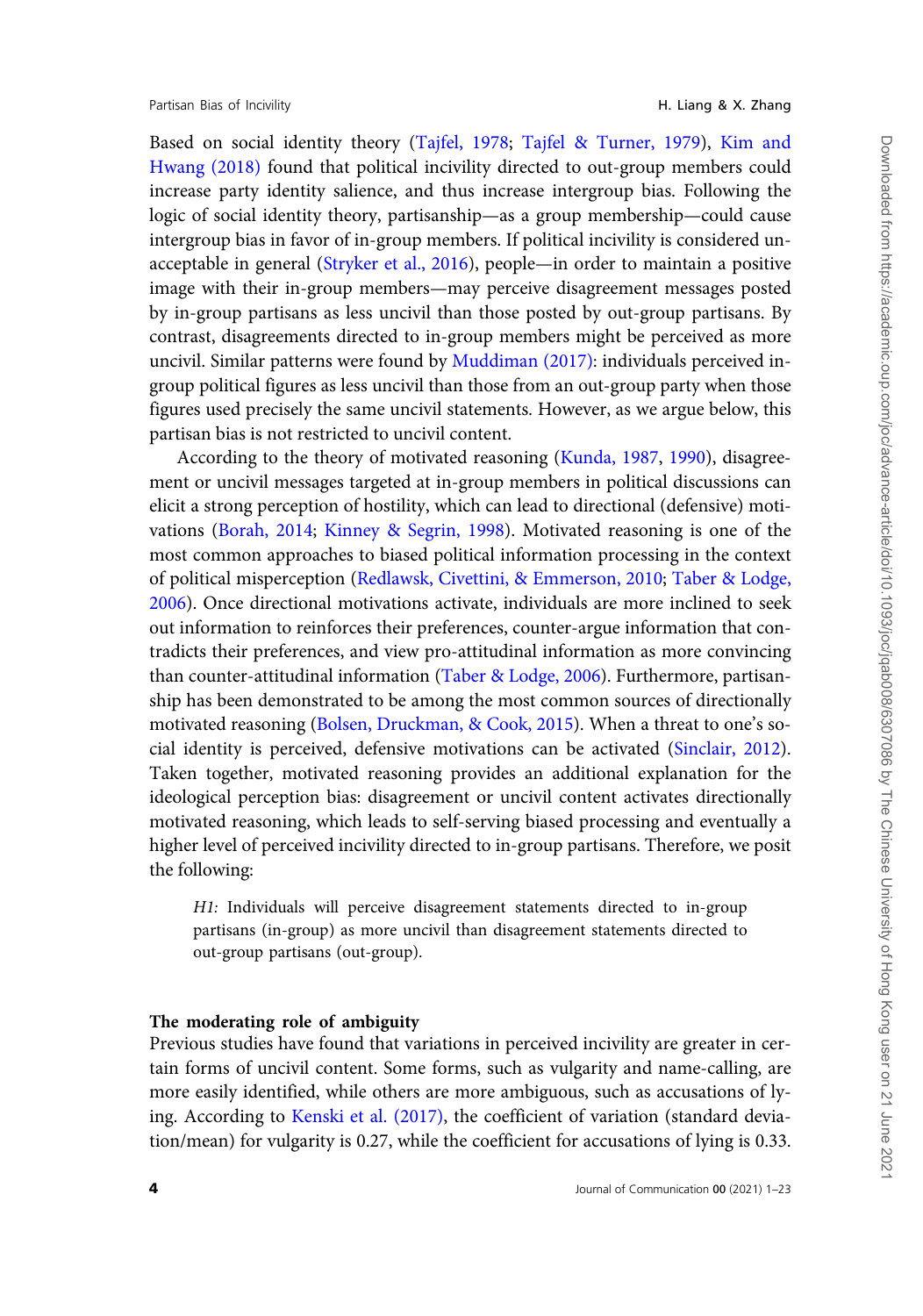This implies that the ambiguity of identifying incivility in a message can play an important role in perceptions of incivility.

Ambiguity has long been recognized as an important factor in both content analysis [\(Schutz, 1952](#page-21-0)) and social psychology ([Wiener, Carpenter, & Carpenter,](#page-22-0) [1957](#page-22-0)), which means that content or experimental stimulus can be interpreted in different ways. Ambiguity has been described as perceived uncertainty about uncertain outcomes ([Einhorn & Hogarth, 1985\)](#page-20-0). In the current context, it is the individual who is uncertain about whether to classify a message as uncivil. How ambiguity arises in an individual's perception has to do with the intrinsic properties of the content and the previous experiences of that individual ([Schutz, 1952\)](#page-21-0). People may have different estimates of how likely a given message will be interpreted as civil or uncivil, and may thus perceive different levels of ambiguity in the same content. Early studies suggest that ambiguity is positively related to conformity in social influence ([Wiener et al., 1957](#page-22-0)) and confirmation bias is more likely to be activated in ambiguous situations ([Nickerson, 1998\)](#page-21-0). People are inclined to interpret ambiguous information as something in favor of in-group members. Therefore, individuals will perceive more incivility in messages directed to in-group than to out-group partisans, especially when they are ambiguous about the incivility of those messages.

However, according to motivated reasoning and social identity theories, defensive motivations are activated when identity is threatened by uncivil or disagreement statements directed to in-group partisans. If the incivility of exposed messages is ambiguous to individuals, they may perceive less identity threat and thus be less likely to activate their directional motivations. This is consistent with empirical evidence showing that ambivalent partisans (i.e., those with less salient group identity) are less likely to engage in directionally motivated reasoning ([Lavine, Johnston, &](#page-20-0) [Steenbergen, 2012](#page-20-0)). Furthermore, if a statement's incivility is completely ambiguous to an individual, it is likely that no threat will be perceived. Following this logic, the group difference stated in H1 would be conditional on the perceived ambiguity of identifying incivility. Given these contradictory predictions, we propose the following:

RQ1: Will the perception bias proposed in H1 be conditional on the perceived ambiguity of identifying incivility?

# Political consequences of incivility

Researchers have examined different impacts of exposure to uncivil content. In general, incivility has been reported to be detrimental to the realization of online democracy [\(Massaro](#page-21-0) [& Stryker, 2012](#page-21-0)). For example, incivility can endanger the cohesiveness of online communities ([Stivale, 1997\)](#page-21-0), weaken political trust [\(Mutz &](#page-21-0) [Reeves, 2005\)](#page-21-0), and make political candidates reluctant to use Twitter to engage with ordinary users ([Theocharis, Barbera, Fazekas, Popa, & Parnet, 2016\)](#page-22-0). Exposure to uncivil content also increases negative psychological feelings and thus makes people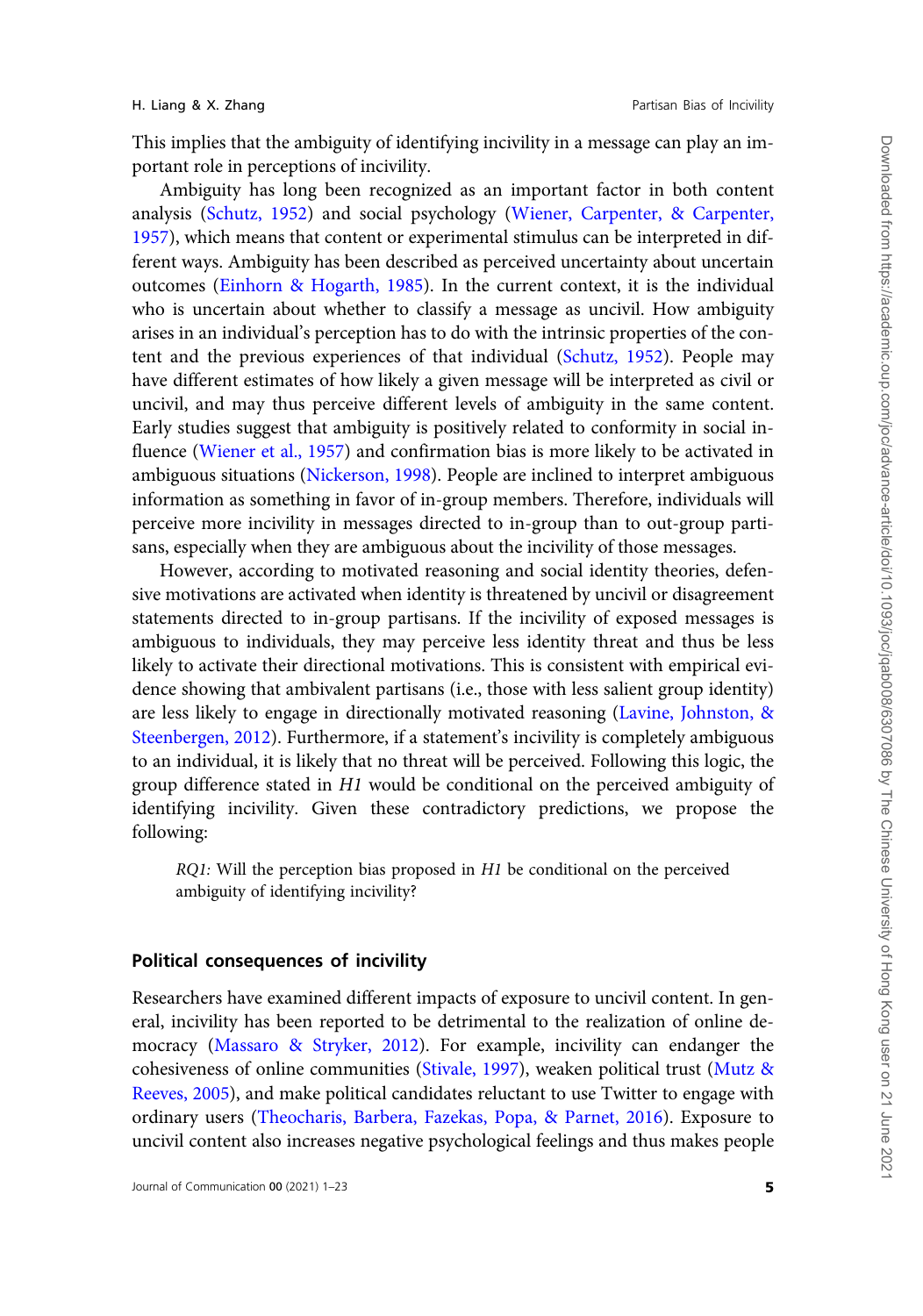less open-minded and more defensive [\(Chen, 2017;](#page-19-0) [Hwang, Kim,](#page-20-0) & [Kim, 2018;](#page-20-0) [Wang](#page-22-0) & [Silva, 2018\)](#page-22-0).

Incivility can also be beneficial to civic and political engagement. For example, swearing can increase voting intentions [\(Cavazza](#page-19-0) & [Guidetti, 2014](#page-19-0)), user attention, and others' online approval [\(Kwon & Cho, 2017\)](#page-20-0). Other studies have found that uncivil negative information may attract recipients' attention and thus enhance their message recall (e.g., [Geer & Geer, 2003](#page-20-0)), increase their knowledge of political candidates (e.g., [Niven, 2006\)](#page-21-0), and raise their interest in political campaigns (e.g., [Bartels,](#page-19-0) [2000\)](#page-19-0).

Most studies on the consequences of incivility employ either content analysis or randomized experiments ([Ng, Song, Kwon, & Huang, 2020](#page-21-0)), examining the direct impacts of exposure to uncivil messages on political outcome variables. Although some previous studies have examined certain cognitive and emotional mediators (e.g., [Chen, 2017;](#page-19-0) [Wang & Silva, 2018\)](#page-22-0), perceptions of incivility are missing from most models, except for the one conducted by [Muddiman, Pond-Cobb, and Matson](#page-21-0) [\(2017\);](#page-21-0) in an experiment, they found that partisan incivility (objectively defined) had no direct effect on news engagement. However, exposure to civil news that emphasized respect and reciprocity increased news engagement via reducing perceptions of incivility by out-group partisans.

To generalize these findings, we argue that perceptions of incivility can mediate the impacts of exposure to uncivil or civil disagreement messages on political outcomes. As we hypothesize above, incivility perceptions arise differently from disagreement messages. It is necessary to test the indirect effects of exposure to messages on political outcomes via perceived incivility. On the one hand, if there are no incivility perceptions generated from a given piece of content, we cannot call the observed differences incivility effects. On the other hand, perceived incivility could be produced without exposure to uncivil content, such as mere exposure to partisan disagreement content (i.e.,  $H1$ ). In doing so, the present study tests two such political consequences as examples: political participation and affective polarization.

## Political participation

Previous studies have used emotions to connect incivility to political participation: exposure to uncivil content can elicit negative emotions and thus activate defensive motivations and increase political participation (e.g., [Chen, 2017;](#page-19-0) [Wang](#page-22-0) & [Silva,](#page-22-0) [2018\)](#page-22-0). However, the direct effect of uncivil disagreement on political participation is negative because it fails to activate defensive motivations ([Chen, 2017\)](#page-19-0). [Muddiman](#page-21-0) [et al. \(2017\)](#page-21-0) report that perceptions of incivility are negatively associated with news engagement due to automatic reactions to news negativity. In summary, previous studies suggest a negative effect of incivility on participation but the indirect effect could be positive through negative emotions.

In addition to negative emotions, partisanship (in-group vs. out-group disagreement) is another source of directionally motivated reasoning ([Bolsen et al., 2015\)](#page-19-0).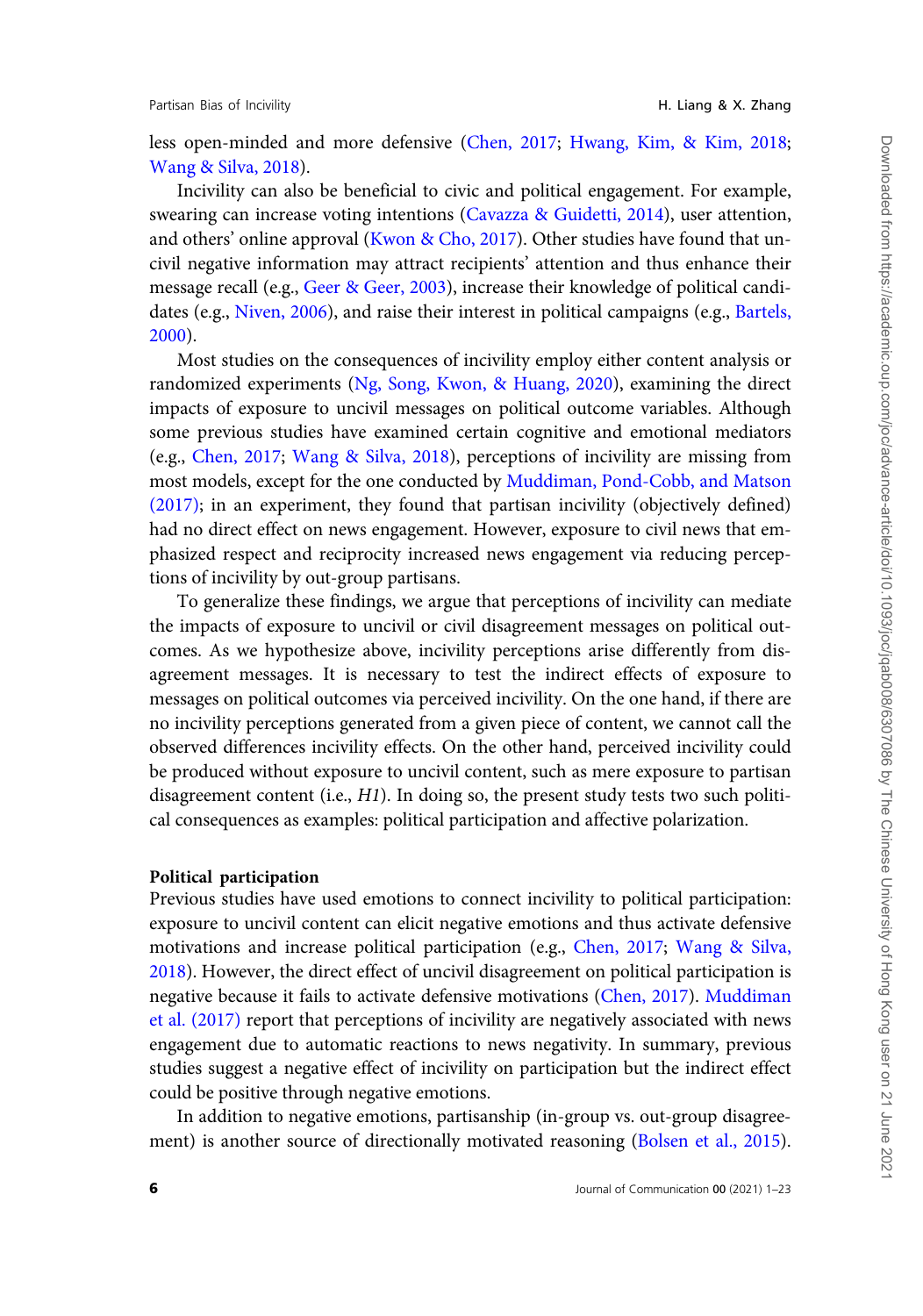Disagreement comments directed to in-group members can increase defensive motivations and thus directly increases political participation, even though, according to H1, partisanship increases perceived incivility, which could decrease political participation [\(Muddiman et al., 2017\)](#page-21-0). That means disagreement statements directed to in-group members would indirectly decrease political participation. Therefore, we posit the following:

H2a: Exposure to disagreement statements directed to in-group partisans will, via perceived incivility, indirectly decrease willingness to participate.

Similarly, compared to presumably civil disagreement, exposure to potentially uncivil disagreement may elicit negative emotions or defensive motivations and thus indirectly increase the likelihood of participation. However, this study proposes another influence path by which uncivil disagreement can increase perceptions of incivility and thus indirectly decrease the likelihood of participation. Therefore, we posit the following:

H2b: Exposure to uncivil disagreement content will, via perceived incivility, indirectly decrease willingness to participate.

Furthermore, the indirect effects might be conditional on the perceived ambiguity of identifying incivility. According to RQ1, ideological bias perception might depend on the level of perceived ambiguity. Therefore, the indirect effect of exposure to disagreement directed to in-group partisans via perceived incivility would be either stronger or weaker when individuals feel ambiguous about identifying incivility in a message. In addition, the ambiguity of identifying incivility can narrow the difference in perceptions of incivility between uncivil and civil content. If individuals feel extremely ambiguous about identifying incivility in a pair of messages, it is likely that they would consider them to be similar in terms of perceived incivility. In this situation, any indirect effects via perceived incivility will be either null or small. Therefore, we posit the following:

H2c: The indirect effects posited in H2a and H2b will be conditional on the ambiguity of identifying incivility.

## Affective polarization

Affective polarization refers to the degree to which individuals feel more negatively toward opposing political parties than toward their own ([Iyengar, Lelkes,](#page-20-0) [Levendusky, Malhotra, & Westwood, 2019\)](#page-20-0), which is an increasingly important alternative measure of political polarization. Incivility as a form of negativity increases physiological arousal and thus may increase negative feelings toward out-group members ([Mutz, 2015\)](#page-21-0). This is also consistent with a prediction drawn from the theory of motivated reasoning: incivility can elicit a strong perception of hostility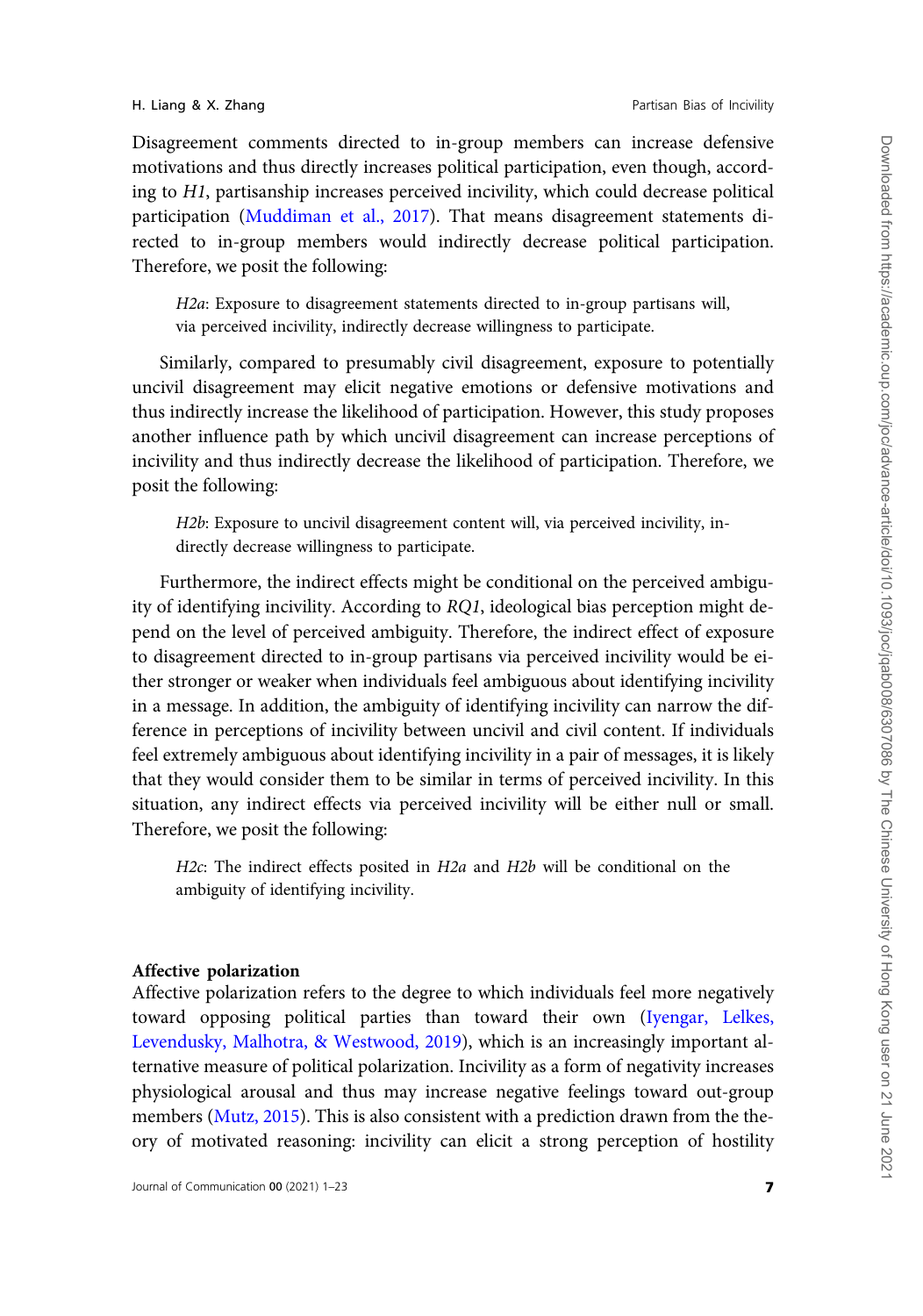[\(Borah, 2014](#page-19-0)). In this sense, perceived incivility is positively associated with affective polarization generally.

Furthermore, as stated in H1, disagreement or uncivil content directed to ingroup partisans could increase perceived incivility, whereas the same content directed to out-group could decrease perceived incivility. Taken together, exposure to in-group or uncivil content could increase affective polarization indirectly via perceived incivility. For example, [Druckman, Gubitz, Levendusky, and Lloyd \(2019\)](#page-20-0) have demonstrated that exposure to presumably uncivil messages directed to outgroup members decreases affective polarization, whereas exposure to presumably uncivil messages directed to in-group members increases affective polarization. Their findings can be fully explained within the mediation framework of perceived incivility: targeting in-group members  $\rightarrow$  perceived incivility  $\rightarrow$  affective polarization. Given that both disagreement statements directed to in-group partisans and presumably uncivil messages could generate perceptions of incivility, we propose the following hypotheses:

H3a: Exposure to disagreement statements directed to in-group partisans will indirectly increase affective polarization via perceived incivility. H3b: Exposure to uncivil content will indirectly increase affective polarization via perceived incivility.

Based on motivated reasoning and social identity theories, exposure to presumably uncivil messages might not be a threat to group identities when incivility is hard to identify in messages. In this situation, ambiguity could decrease perceptions of hostility and thus directly decrease affective polarization. Meanwhile, ambiguity is a condition for generating perceptions of incivility and could thus moderate the indirect effects on affective polarization. Therefore, we posit the following:

H3c: The indirect effects in H3a  $\mathcal{L}$  H3b will be conditional on the ambiguity of identifying incivility; the effects will be stronger when ambiguity is lower.

The theoretical framework, research question, and hypotheses presented above are illustrated and summarized in [Figure S1](
article-lookup/doi/10.1093/joc/jqab008#supplementary-data) in the Appendix.

## Method

#### Participants

The present study was implemented in Hong Kong, where different political camps (localism, pro-democracy, and pro-establishment) exist and demonstrate severe intolerance of one another. Online political discussion is active, with online incivility increasing in Hong Kong's major discussion spaces since 2014 ([Lee, Liang, & Tang,](#page-20-0) [2019\)](#page-20-0). An online survey experiment was conducted by Dynata, a web survey panel vendor. To represent the Hong Kong population proportionally, Dynata employed a stratified quota sampling based on gender  $\times$  age to match the Hong Kong census in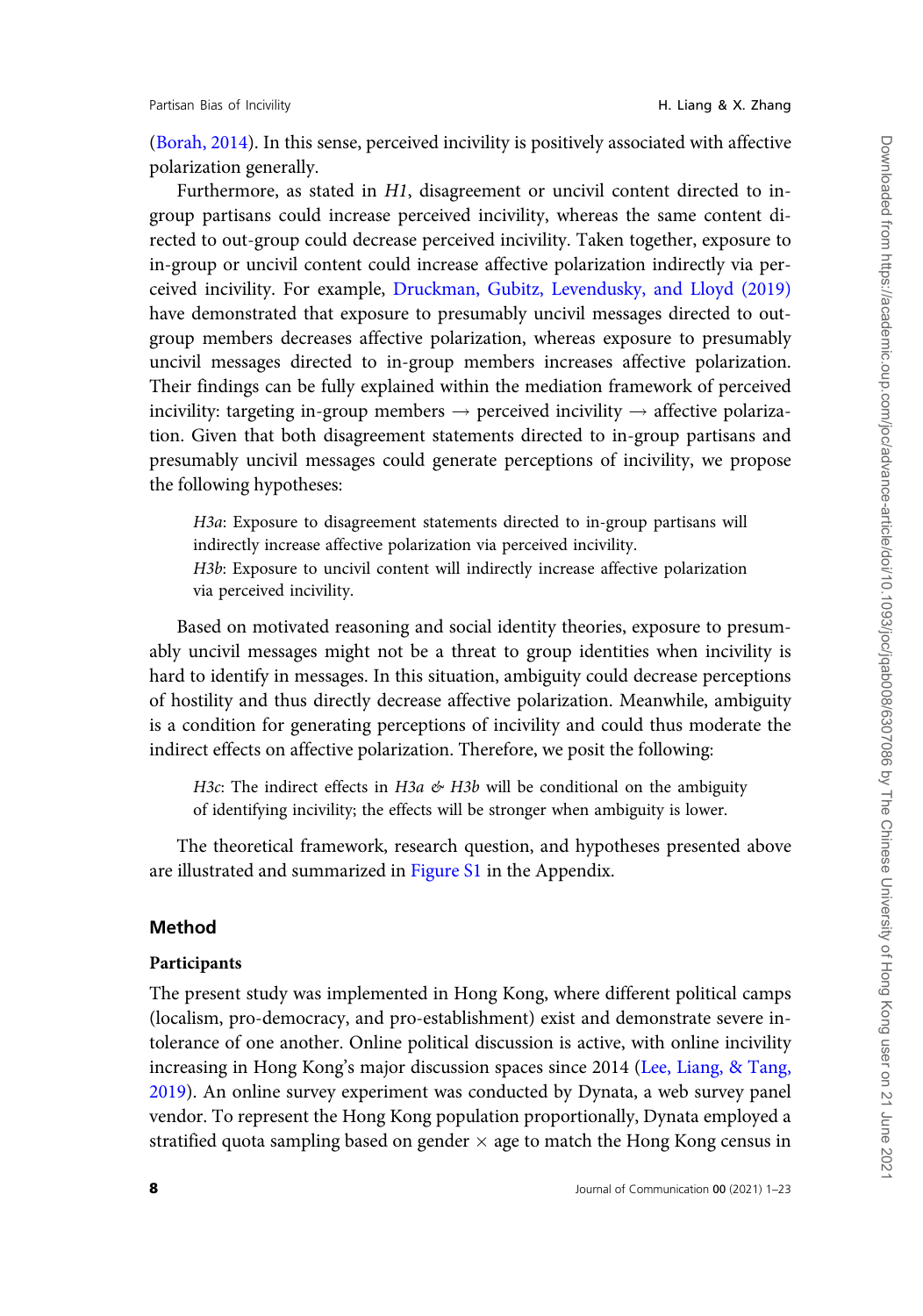terms of Cantonese speakers aged 18 through 65. In total, 1,207 participants com-pleted the survey; the demographic characteristics are in the Appendix ([Table S1](
article-lookup/doi/10.1093/joc/jqab008#supplementary-data)). Among survey respondents, 587 (48.6%) reported a clear political identification with one of the three camps (i.e., partisans); they participated in a 2 (in-group vs. out-group)  $\times$  2 (uncivil vs civil) between-subject experiment embedded in the population-based survey.

#### **Materials**

Materials were adapted from real news stories and online comments in Cantonese. The adaptation of the stories was based on three criteria: objective (factual messages), balanced (opinions from different political camps), and controversial (having different opinions) (e.g., [Chen, 2017\)](#page-19-0). Three stories were selected: the future of one country and two systems in Hong Kong, the interpretation of the Basic Law by the Standing Committee of the National People's Congress, and juxtaposed border controls at Hong Kong's West Kowloon railway station (see Appendix for details).

In addition to the news stories, two lists of disagreement comments (civil vs. uncivil disagreement) were created, based on actual online comments in Cantonese. There were 37 candidate comments including civil disagreement without presumably uncivil content features (e.g., "xxx camp has no evidence and thus the claim is not convincing"), accusations of lying (e.g., "xxx camp is lying"), and vulgarity (e.g., "xxx camp  $f^*$ k your mother"), as defined and similarly operationalized in [Coe et al.](#page-20-0) [\(2014\)](#page-20-0). Comments containing accusations of lying and vulgarity were deemed presumably uncivil content. Two types of incivility were chosen to ensure sufficient variance of perceived ambiguity in the identification of incivility. To ensure the quality of the materials, a pretest asked 20 Hong Kong undergraduates to rate the perceived civility of the 37 comments on a 7-point scale. Finally, we selected three civil disagreement comments (perceived civility  $\geq$  5.67), three lying accusation comments (3.56  $\leq$  perceived civility  $\leq$  4.33), and three swearing comments (perceived civility  $\leq$  2.17).

#### Procedures and manipulation

All participants began by answering demographic questions like gender, age, and political identification (localism, pro-democracy, pro-establishment, neutralism, or no preference). Second, after answering a set of irrelevant questions, participants read a news story randomly selected from the three stories. Participants were then told that the issue discussed in the news story had been the subject of intense online debate and that they would see some comments randomly selected from social media websites.

Third, partisans ( $n = 587$ ) identified with either localism, pro-democracy, or pro-establishment were randomly assigned to one of four conditions: (1) in-group and uncivil, (2) in-group and civil, (3) out-group and uncivil, and (4) out-group and civil. Participants in civil content conditions were presented with two comments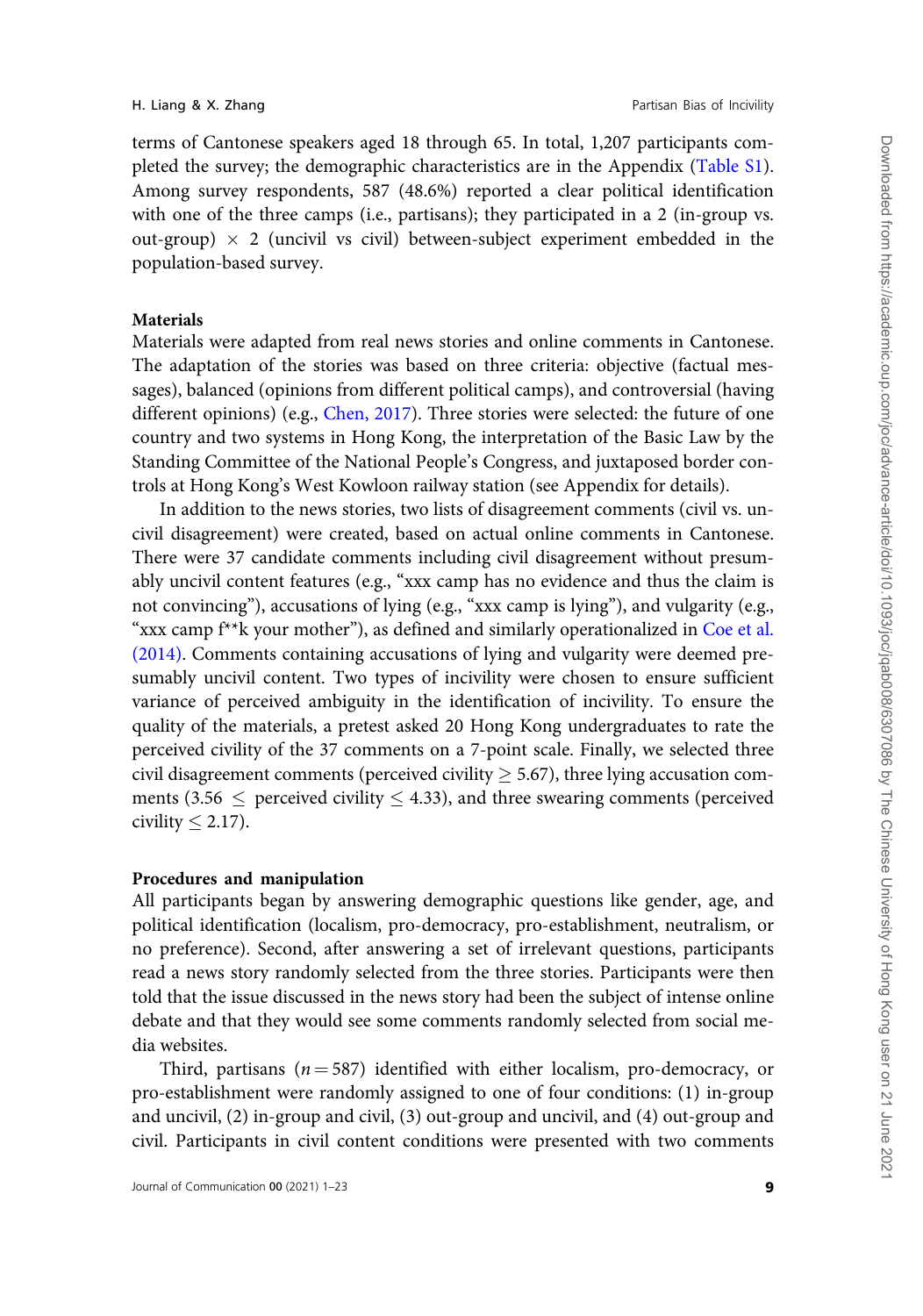randomly selected from the three comments without uncivil features, while participants in uncivil content conditions were presented with one comment containing an accusation of lying and one swearing comment.

In in-group conditions, the disagreement comments were targeted at in-group members from the same political camp. For example, participants who identified with localism received comments modified by inserting that camp (e.g., "the localism camp has no evidence and thus the claim is not convincing," "the localism camp is lying," or "localism camp, f\*\*k your mother"). In the out-group conditions, the disagreement comments were targeted at out-group members from the opposing political camp. Given that localism and pro-democracy respondents in Hong Kong are politically similar in many aspects, we considered pro-establishment to be the opposing camp for both localism and pro-democracy supporters. Participants who identified with the pro-establishment camp received either "the localism camp is lying" or "the pro-democracy camp is lying" messages, for example.

Non-partisans ( $n = 620$ ) were presented with two comments randomly chosen from all displayed comments. After the presentation of a comment, all respondents were asked to rate the perceived incivility of that comment, to indicate the perceived ambiguity of the rating, to report their wiliness to participate and feelings toward different political camps, and to answer a set of irrelevant questions.

## Measures

Perceived incivility was measured using the four semantic differential items created by [Kenski et al. \(2017\).](#page-20-0) The four items were rated on 7-point scales with the following anchors (reverse coded): uncivil-civil, impolite-polite, unnecessary-necessary, and disrespectful-respectful. The Cronbach's alpha of the 4 items was 0.94, so the mean of the 4 items was computed to measure the perceived incivility for each comment. Higher scores indicate greater perceived political incivility. Participants were asked to rate the two comments separately. The final perceived incivility for each participant is the average of the two ratings  $(M = 4.01, SD = 1.53)$ .

Perceived ambiguity of identifying incivility was measured by asking participants to rate on a 7-point scale to indicate how much ease they felt when rating the 4 incivility items for each comment (reverse coded). The average of the ambiguity scores for the two comments was calculated as the overall ambiguity for each participant  $(M = 3.01, SD = 1.31)$ . Higher scores indicate that participants felt more ambiguous.

Willingness to participate was measured by three questions: (1) "Will you participate in an online discussion about this issue?"; (2) "Will you send emails or postal mail to politicians or government officials to express your opinions?"; and (3) "Will you submit opinion pieces to mass media?" Respondents were asked to rate on 7 point scales their likelihood of participating (1: very unlikely, 7: very likely). Willingness to participate was calculated by the average of the three items  $(M = 3.54, SD = 1.49, Cronbach's alpha = 0.91).$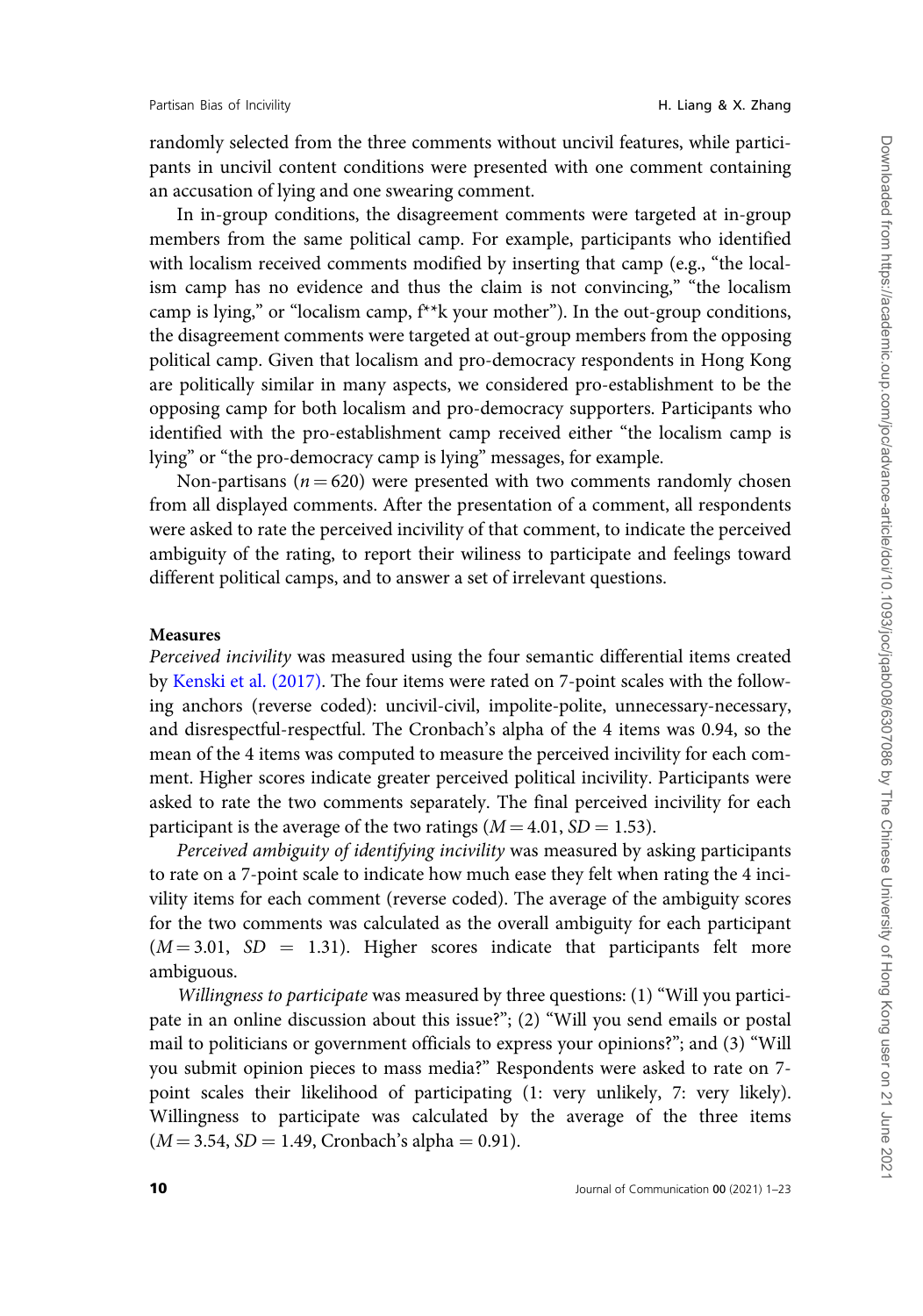<span id="page-10-0"></span>Affective polarization. Drawing on [Iyengar, Sood, and Lelkes \(2012\)](#page-20-0), we measured affective polarization using favorability ratings of in- and out-party members. Specifically, respondents were asked to rate their feelings toward each political camp from 1 to 7, with higher values denoting greater favorability. Pro-establishment ratings were negatively associated with pro-democracy ratings (-.39,  $t = -8.96$ ,  $p <$ .001) and localism ratings (-.53,  $t = -15.12$ ,  $p < .001$ ), while pro-democracy ratings were positively associated with localism ratings (.58,  $t = 17.08$ ,  $p < .001$ ). The results suggest that pro-democracy and localism are both opposing camps for the pro-establishment camp. Therefore, a difference measure was constructed by subtracting individuals' rating of pro-establishment from their average rating of localism and pro-democracy. The absolute value of this difference is a measure of affective polarization ( $M = 3.04$ ,  $SD = 1.47$ ).

# Results

# Partisan bias of perceived incivility

Before formally testing the hypotheses, we present in Figure 1 the descriptive means of perceived incivility across the manipulated groups. First, respondents that were in uncivil conditions perceived consistently higher incivility than those in civil conditions. Second, respondents reported higher incivility regarding comments directed to the in-group camp than to out-group camps, whether those comments were presumably civil or uncivil. Although the formal participants in the present study are partisans, the centralists (those selecting neutralism or no preference) serve as a



Figure 1 Partisan bias of perceived incivility. In-group: disagreement comments directed to in-group partisans. Out-group: disagreement comments directed to out-group partisans. Neutral: ratings by centralists. Uncivil: disagreement comments including presumably uncivil content features. Civil: disagreement comments excluding presumably uncivil content features.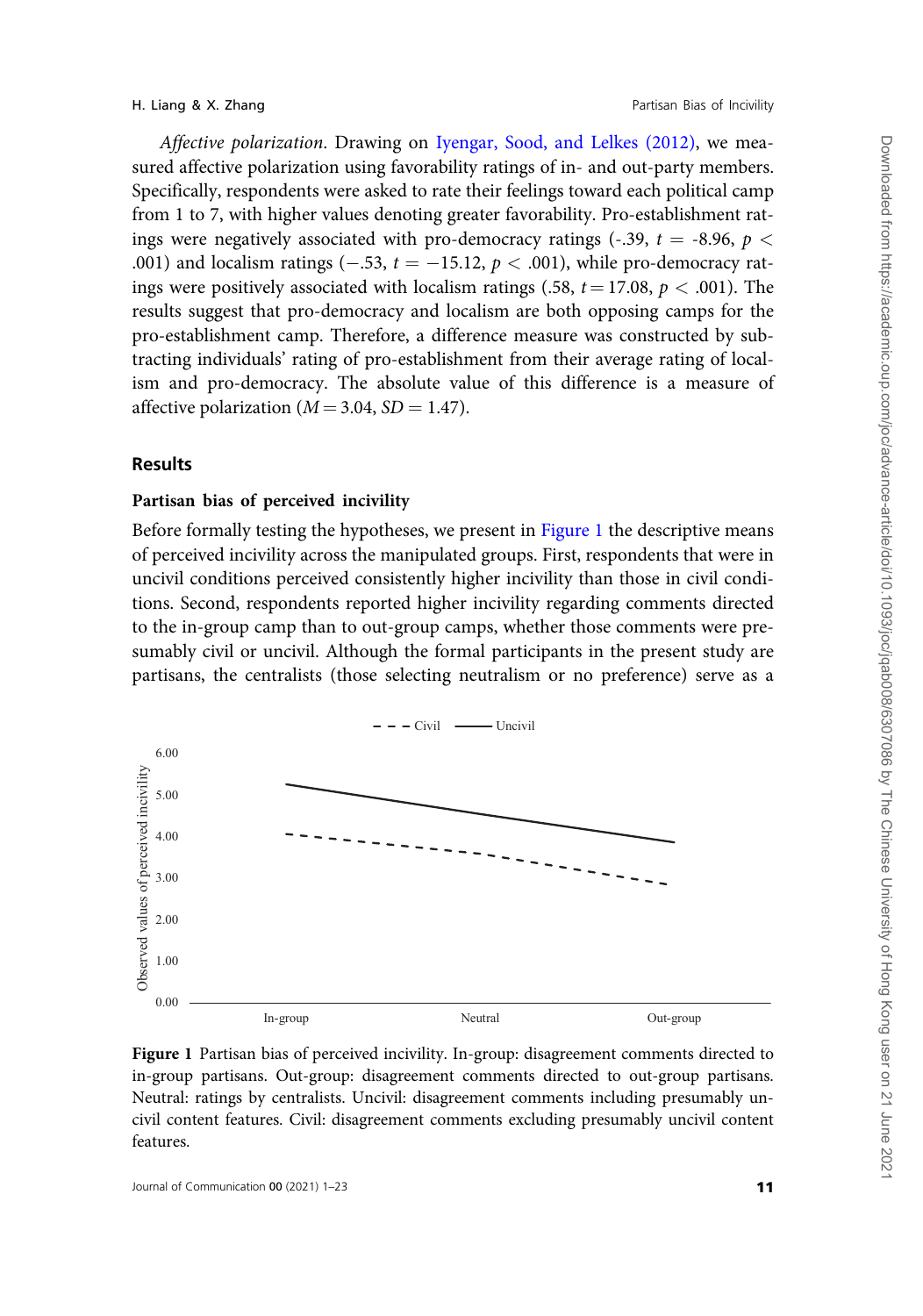<span id="page-11-0"></span>reference group for objectively evaluating incivility. As [Figure 1](#page-10-0) shows, the centralists rated incivility consistently higher than participants in the out-group conditions and lower than participants in the in-group conditions, meaning that partisans from all three camps displayed more bias in their perceptions of incivility than nonpartisans.

Linear regression models were conducted to examine H1 and RQ1. According to Model I in Table 1, participants in the in-group conditions perceived a higher degree of incivility than those in the out-group conditions ( $B = 1.32$ ,  $p < .001$ ), regardless of whether those comments were presumably civil or uncivil, H1 is thus supported. Participants perceived presumably uncivil comments to be more uncivil than civil comments ( $B = 1.11$ ,  $p < .001$ ). Furthermore, according to Model II in Table 1, the interaction effect between in-group and uncivil is not significant  $(B = 0.15, p = .46)$ , meaning that the ideologically biased perceptions apply to both civil and uncivil disagreement comments in parallel. These findings are consistent with the descriptive statistics presented in [Figure 1.](#page-10-0)

| Predictors                 | Model I<br>Estimates<br>(standard errors) | Model II<br>Estimates<br>(standard errors) | Model III<br><i>Estimates</i><br>(standard errors) |
|----------------------------|-------------------------------------------|--------------------------------------------|----------------------------------------------------|
| Intercept                  | $2.79***$                                 | $2.83***$                                  | $1.22***$                                          |
|                            | (0.09)                                    | (0.10)                                     | (0.21)                                             |
| In-group vs. out-          | $1.32***$                                 | $1.24***$                                  | $3.46***$                                          |
| group                      | (0.10)                                    | (0.15)                                     | (0.25)                                             |
| Uncivil vs. civil          | $1.11^{\ast\ast\ast}$                     | $1.04***$                                  | $1.32$ <sup>**</sup>                               |
|                            | (0.10)                                    | (0.21)                                     | (0.25)                                             |
| In-group $\times$ uncivil  |                                           | 0.15                                       |                                                    |
|                            |                                           | (0.21)                                     |                                                    |
| Ambiguity                  |                                           |                                            | $0.55***$                                          |
|                            |                                           |                                            | (0.07)                                             |
| In-group $\times$          |                                           |                                            | $-0.72$ <sup>***</sup>                             |
| ambiguity                  |                                           |                                            | (0.08)                                             |
| Uncivil $\times$ ambiguity |                                           |                                            | $-0.11$                                            |
|                            |                                           |                                            | (0.08)                                             |
| <b>Observations</b>        | 587                                       | 587                                        | 587                                                |
| $R^2$ /adjusted $R^2$      | .32/.32                                   | .32/.32                                    | .45/.42                                            |

Table 1 OLS Regression Models in Predicting Perceived Incivility

Note: In-group: disagreement comments directed to in-group members. Out-group: disagreement comments directed to out-group members. Uncivil: disagreement comments including presumably uncivil content features. Civil: disagreement comments excluding presumably uncivil content features. Ambiguity: perceived ambiguity of identifying incivility. OLS: ordinary least squares.

 $*_{p} < .05$ , \*\* $p < .01$ , \*\*\* $p < .001$ .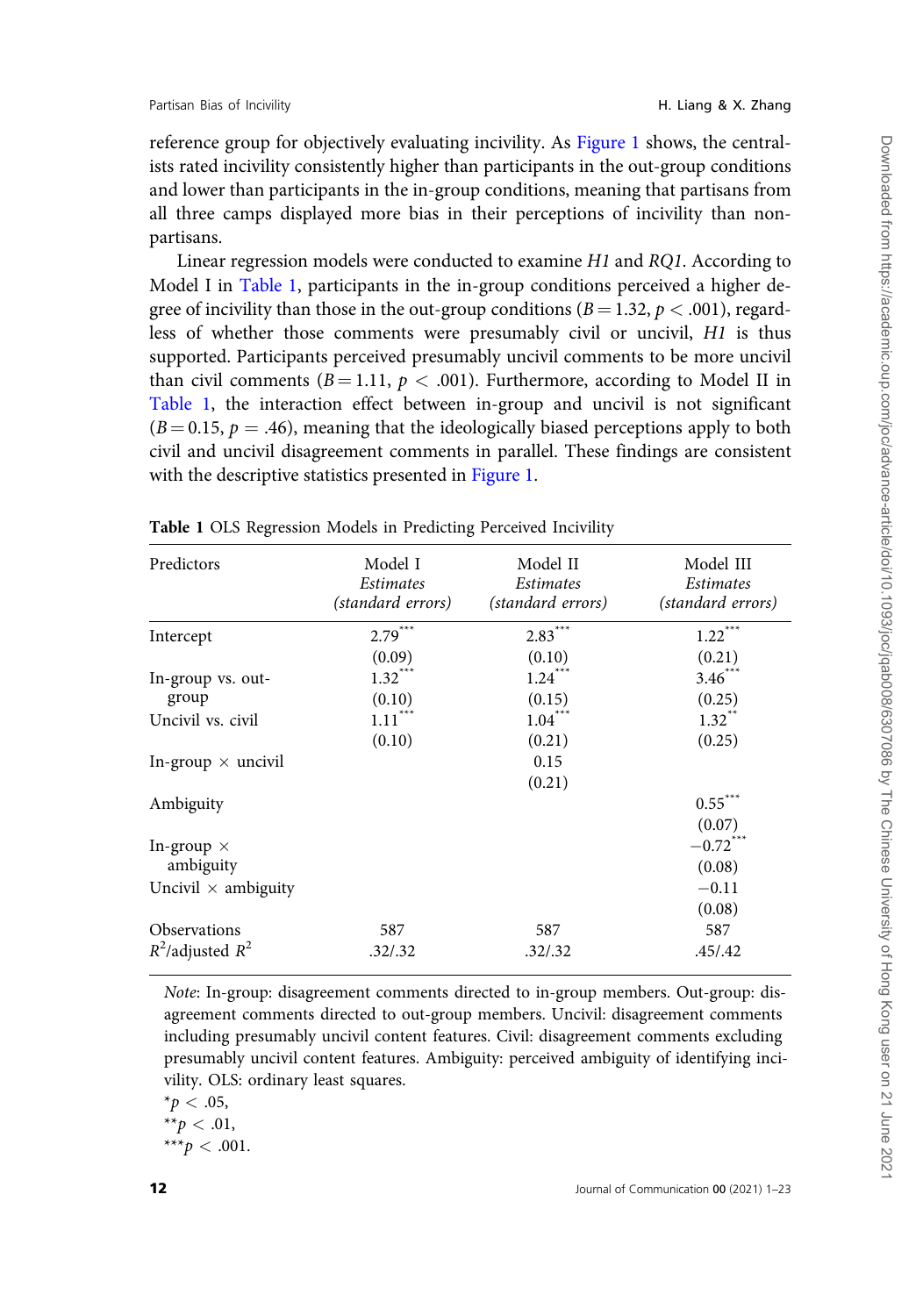To answer RQ1, perceived ambiguity was included as a moderator in predicting perceived incivility in Model III in [Table 1.](#page-11-0) Perceived ambiguity did not show a significant moderation effect on the perceived incivility gap between uncivil and civil comments ( $B = -0.11$ ,  $p = .14$ ). The negative coefficient of in-group  $\times$  ambiguity ( $B = -0.72$ ,  $p < .001$ ) suggests that the perceived incivility gap between in- and out-group partisans is conditional on perceived ambiguity. Figure 2 presents the incivility perception gaps between in- and out-group conditions when perceived ambiguity equals 2 (the first quantile: Q1), 3 (Median), and 4 (the third quantile: Q3). Partisan bias is greatest when identifying incivility is easy; however, partisan bias is no longer significant when perceived ambiguity is greater than or equal to 5 ( $n = 52$ ). Therefore, the findings support the conditional hypothesis derived from the theory of motivated reasoning.

# Partisan bias of perceived incivility

Linear regression models indicate that the experimental conditions (in- vs. outgroup  $\times$  uncivil vs. civil) are not significantly related to willingness to participate and affective polarization (see Models I and III in [Table S2](
article-lookup/doi/10.1093/joc/jqab008#supplementary-data) in Appendix). Models II and IV in [Table S2](
article-lookup/doi/10.1093/joc/jqab008#supplementary-data) indicate that perceived incivility is negatively associated with willingness to participate ( $B = -0.18$ ,  $p = .001$ ) and positively associated with affective polarization ( $B = 0.20$ ,  $p < .001$ ). Although the effect sizes are small, [Table S2](
article-lookup/doi/10.1093/joc/jqab008#supplementary-data) suggests indirect effects of exposure to in-group incivility on participation and affective polarization via perceived incivility.



Figure 2 Interaction effect of partisanship by perceived ambiguity on perceived incivility. In-group: disagreement comments directed to in-group members. Out-group: disagreement comments directed to out-group members. Low ambiguity  $= 2 \text{ (Q1)}$ , medium ambiguity  $=$ 3 (Q2), and high ambiguity =  $4$  (Q3). Error bars indicate 95% confidence intervals.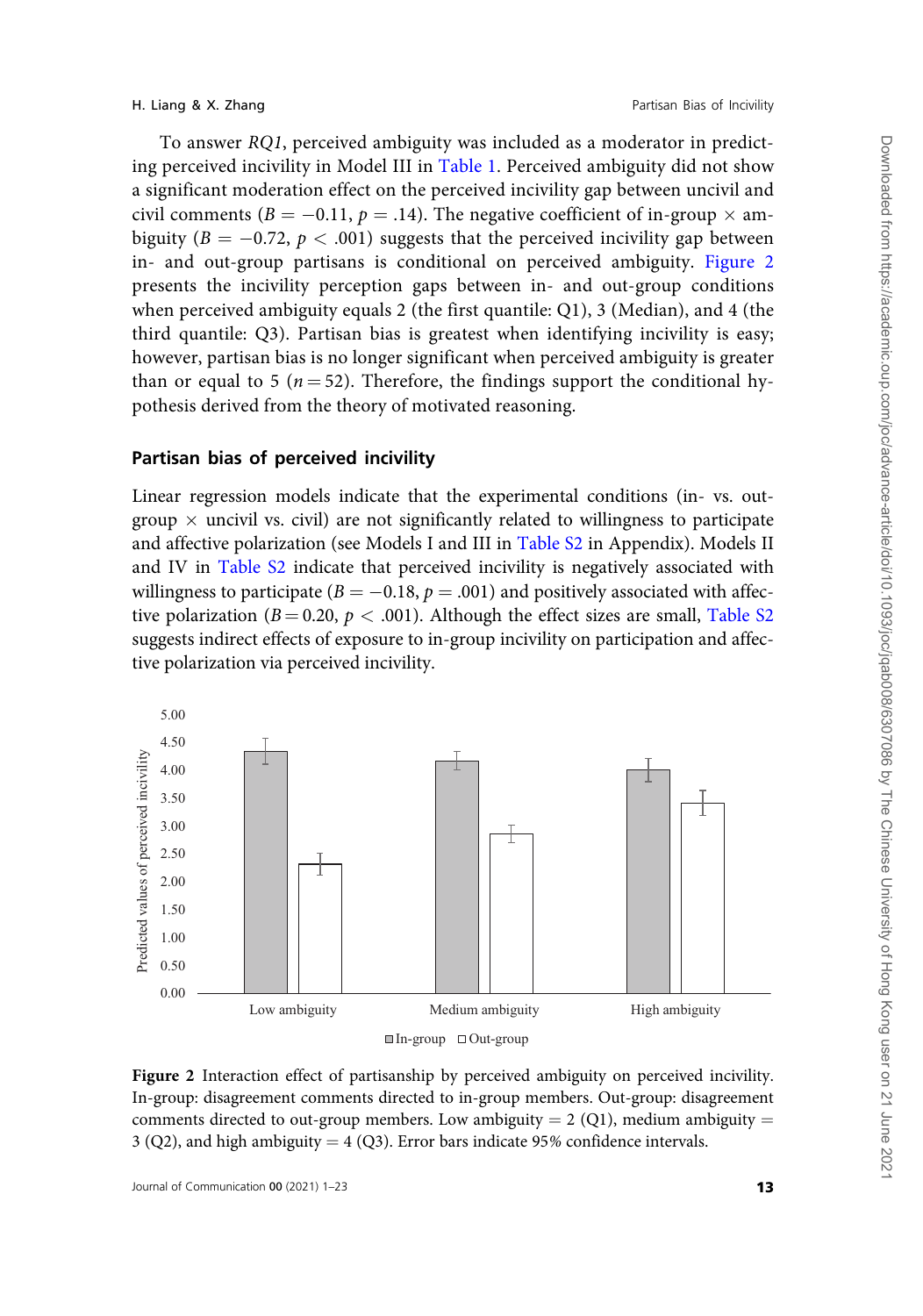#### <span id="page-13-0"></span>Partisan Bias of Incivility **H. Liang & X. Zhang**

|                       | Participation<br>Willingness<br><b>ACME</b> | Participation<br>Willingness<br><b>ADE</b> | Affective<br>Polarization<br><b>ACME</b> | Affective<br>Polarization<br><b>ADE</b> |
|-----------------------|---------------------------------------------|--------------------------------------------|------------------------------------------|-----------------------------------------|
| In-group/Out-group    |                                             |                                            |                                          |                                         |
| Overall               | $-0.25$ <sup>***</sup>                      | 0.25                                       | $0.18$ <sup>**</sup>                     | $-0.18$                                 |
|                       | $[-0.40, -0.11]$                            | $[-0.01, 0.51]$                            | [0.03, 0.31]                             | $[-0.46, 0.11]$                         |
| Low ambiguity         | $-0.43$ <sup>***</sup>                      | $0.41$ <sup>*</sup>                        | $0.41***$                                | $-0.52$ <sup>**</sup>                   |
|                       | $[-0.67, -0.21]$                            | [0.01, 0.82]                               |                                          | $[0.21, 0.63]$ $[-0.91, -0.14]$         |
| High ambiguity        | $-0.00$                                     | 0.18                                       | $0.10^{\degree}$                         | $-0.04$                                 |
|                       | $[-0.09, 0.10]$                             | $[-0.17, 0.50]$                            | [0.02, 0.21]                             | $[-0.36, 0.26]$                         |
| Uncivil/Civil content |                                             |                                            |                                          |                                         |
| Overall               | $-0.21$ <sup>**</sup>                       | 0.08                                       | $0.15^*$                                 | $-0.13$                                 |
|                       | $[-0.34, -0.09]$                            | $[-0.21, 0.36]$                            | [0.04, 0.27]                             | $[-0.41, 0.16]$                         |
| Low ambiguity         | $-0.23$ <sup>***</sup>                      | $-0.02$                                    | $0.22$ <sup>***</sup>                    | $-0.13$                                 |
|                       | $[-0.37, -0.11]$                            | $[-0.33, 0.30]$                            | [0.10, 0.36]                             | $[-0.46, 0.19]$                         |
| High ambiguity        | $-0.01$                                     | 0.04                                       | $0.15^{\degree}$                         | $-0.18$                                 |
|                       | $[-0.14, 0.14]$                             | $[-0.28, 0.37]$                            | [0.01, 0.28]                             | $[-0.52, 0.15]$                         |
|                       |                                             |                                            |                                          |                                         |

Table 2 A Summary of Messages' Direct and Indirect Effects via Perceived Incivility

Note: The coefficients were estimated based on [Imai et al.'s \(2010\)](#page-20-0) method. Values in brackets are 95% confidence intervals. Low ambiguity = 2 (Q1), and high ambiguity = 4 (Q3). ACME indicates average causal mediation effects. ADE indicates average direct effects.

 $*_{p} < .05$ , \*\* $p < .01$ , \*\*\* $p < .001$ .

The causal mediation analysis developed by [Imai, Keele, and Tingley \(2010\)](#page-20-0) was employed to test the indirect effects (see Table 2). Perceived ambiguity was first excluded from the models to obtain the overall indirect effects of targeting in-group members and uncivil content. The average causal mediation effect (ACME) of disagreement directed to in-group partisans on willingness to participate is negative  $(-0.25, p < .001)$ . The average direct effect (ADE) is not significant. Similarly, the ACME of uncivil comments on willingness to participate is negative  $(-0.21, p =$ .002), and the ADE is not statistically significant, meaning that exposure to disagreement directed to in-group partisans or uncivil disagreement comments indirectly decreased, via perceived incivility, willingness to participate. Therefore, H2a and H2b are supported.

Given the moderating role of perceived ambiguity on perceived incivility, we hypothesize that the indirect effects of targeting in-group members and uncivil content on willingness to participate are also conditional on ambiguity. Moderated mediation models were conducted using [Imai et al.'s \(2010\)](#page-20-0) method. When identifying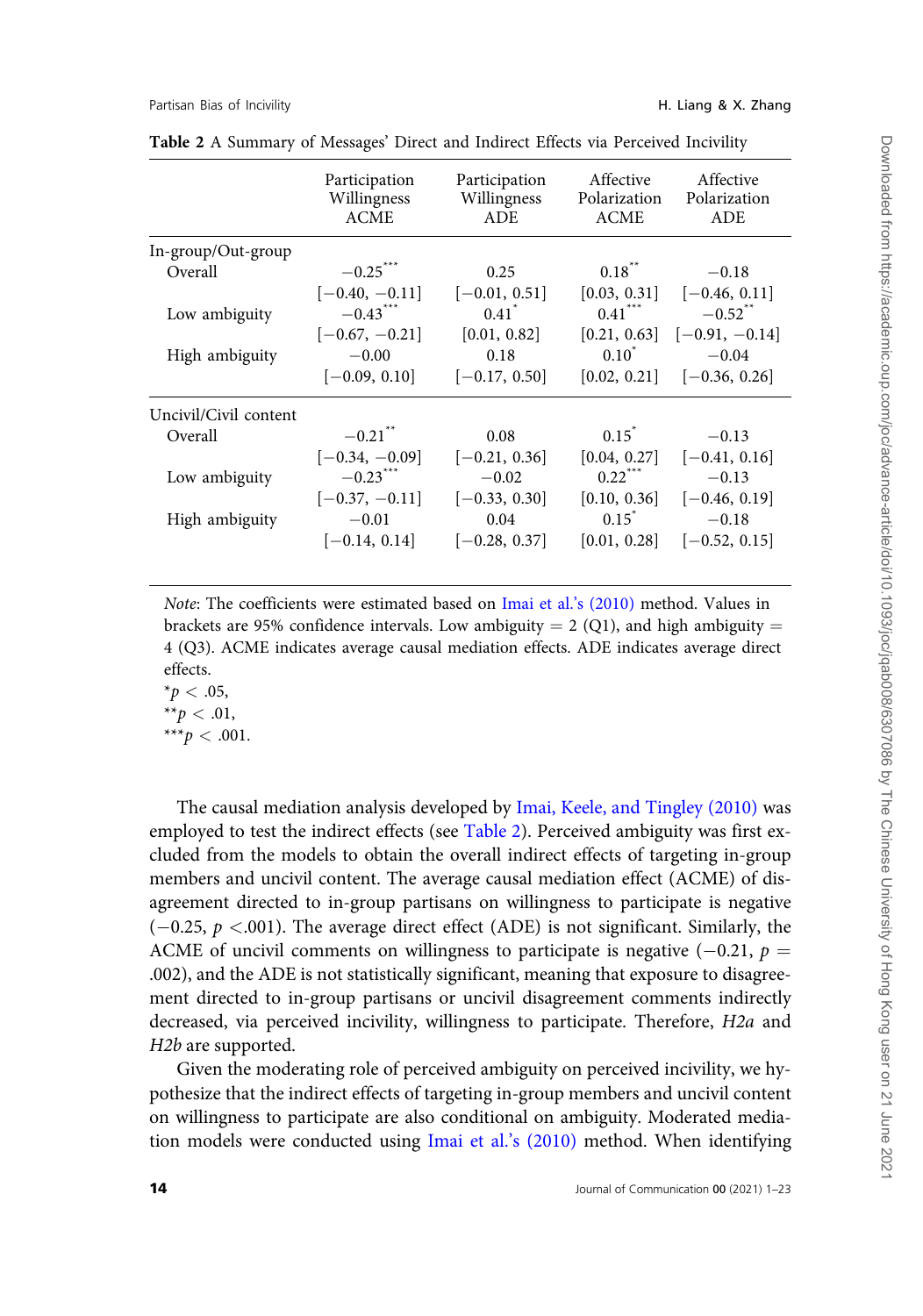incivility is easy (ambiguity  $= 2$ ), both the ACME and ADE of the in-group on willingness to participate are significant. When identifying incivility is ambiguous (ambiguity  $= 4$ ), neither ACME nor ADE is significant. The difference between the ACMEs at different ambiguity levels  $(2 \text{ vs. } 4)$  is  $-0.43$   $(95\%$  confidence interval [CI]  $[-0.66, -0.20]$ ,  $p < .001$ ). Similarly, the ACME of uncivil on willingness to participate decreased by 0.23 (95% CI [0.42, 0.05],  $p = .02$ ) from ambiguity = 2 to ambiguity  $=$  4. These findings indicate that the indirect effects of exposure to in-group incivility on willingness to participate exist only when perceived ambiguity is low. Therefore, *H2c* is supported.

In terms of affective polarization, most direct effects are not significant (see the fourth column in [Table 2\)](#page-13-0). In general, exposure to disagreement statements directed to in-group partisans decreased affective polarization via perceived incivility at both high and low ambiguity levels (the third column in [Table 2\)](#page-13-0). The overall indirect effect is 0.18 ( $p = .01$ ). Exposure to uncivil disagreement comments increased affective polarization via perceived incivility at both ambiguity levels. The overall indirect effect is 0.15 ( $p = .012$ ). Therefore, H3a and H3b are supported. The difference between the ACMEs of in-group at different ambiguity levels is  $-0.49$  (p = .046). The difference for uncivil disagreement is not significant (0.07,  $p = .44$ ). However, the tests of the moderated mediation effects are heavily influenced by the selection of ambiguity levels. When the ambiguity level is 5, the ACME of in-group is not significant (-0.2,  $p = .53$ ), and the ACME of uncivil is not significant (0.12,  $p = .17$ ). Therefore, the results support the conditional hypotheses stated in H3c.

# Additional study and analysis on ambiguity

This study introduced perceived ambiguity as a moderator to test heterogeneous treatment effects. Perceived ambiguity is measured instead of a manipulated variable. This operationalization is consistent with our non-objective definition of incivility. If incivility cannot be defined objectively, neither can the ambiguity of identifying incivility. However, perceived ambiguity is an endogenous factor, which might be correlated with omitted variables and thus bias the estimation of interaction effects with the treatments. Our data indicate that perceived ambiguity is not associated with partisanship (in- vs. out-group)  $[F(1, 585) = 0.05, p = .82]$  or exposure to uncivil content  $[F (1, 585) = 0.11, p = .74]$ . If the endogenous variable is independent of the treatments (as in this study), OLS estimates of the interaction terms will be consistent and appropriate ([Nizalova & Murtazashvili, 2016](#page-21-0)).

Nevertheless, it might be meaningful to explore the differences between objective and subjective ambiguity. In the survey experiment (Exp.1), the average perceived ambiguity for accusations of lying was 3.07 ( $SD = 1.43$ ), which is higher than the average for swearing comments ( $M = 2.92$ ,  $SD = 1.59$ ),  $t_{paired}$  (308) = 2.1,  $p = .02$ . Hence, we may consider exposure to accusations of lying (ambiguous) or swearing (unambiguous) as a natural manipulation of objective ambiguity. Participants in uncivil conditions in Exp.1 were repeatedly exposed to swearing and accusations of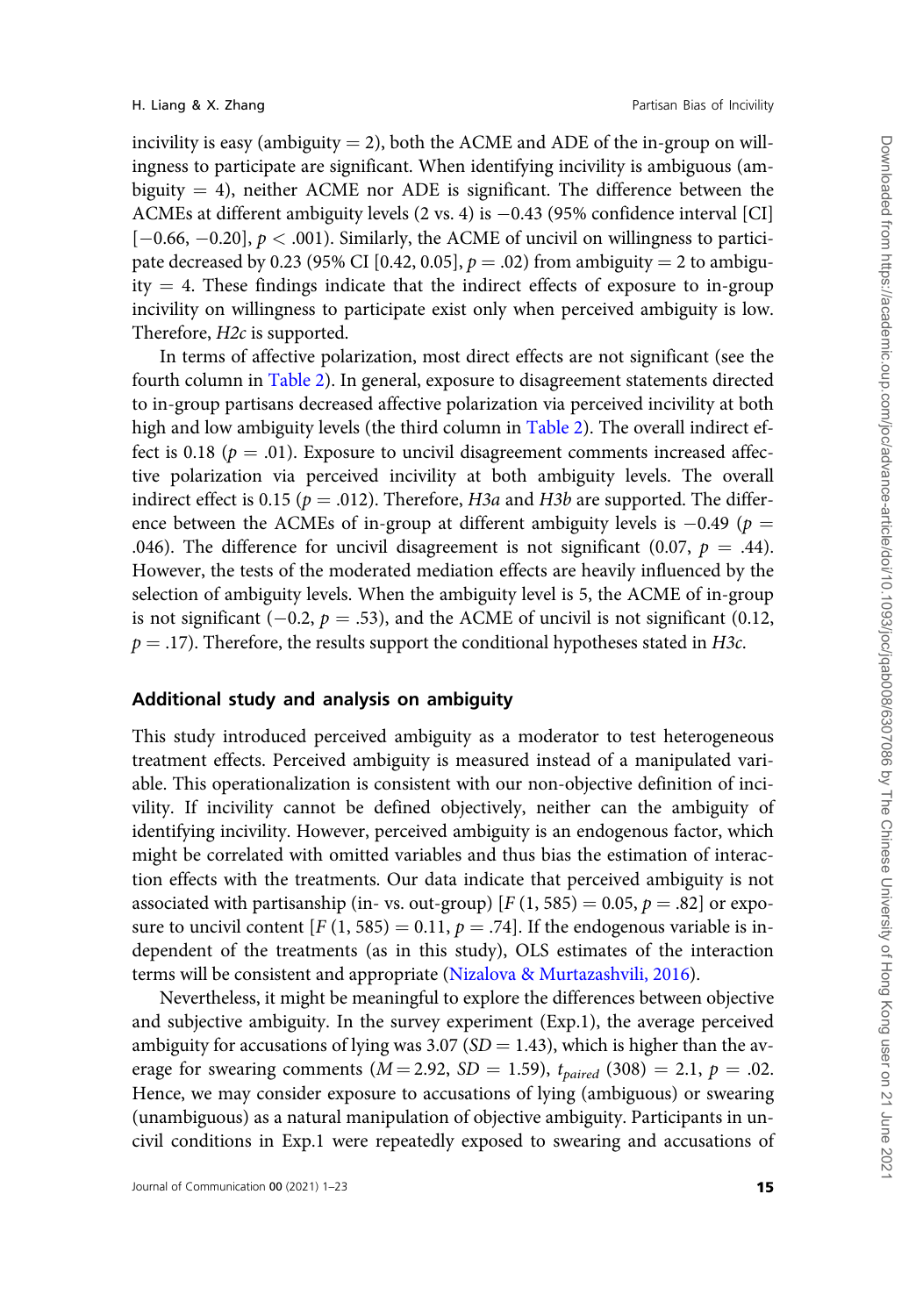lying. By focusing on these participants ( $n = 309$ ), a random-intercept mixed model was performed to test whether partisan bias is conditional on objective ambiguity (RQ1). The results are presented in [Table 3A.](#page-16-0)

In addition, we conducted a second survey experiment (Exp.2,  $N = 611$ ), using a procedure similar to Exp.1. The only difference is that we randomly assigned partisans into either the accusations of lying (ambiguous) or swearing (unambiguous) conditions. The results are presented in [Table 3B.](#page-16-0) The results from Exp.1 and Exp.2 are generally consistent: ambiguous content was perceived less uncivil than unambiguous content, whereas perceived ambiguity was positively associated with perceived incivility; ambiguous content may increase partisan bias, whereas perceived ambiguity decreases partisan bias. Regarding RQ1, the manipulation of stimulus ambiguity has either null or an amplification effect on partisan bias. This implies that perceived ambiguity might influence incivility perceptions in a motivated way and that stimulus ambiguity may work in a heuristic way.

In Exp.2, regarding H2c, the ACME of exposure to in-group lying accusations is not significant ( $-0.01$ ,  $p = 0.94$ ), whereas the ACME of exposure to in-group swearing is  $-0.39$  ( $p < .001$ ). This indicates that stimulus ambiguity, like perceived ambiguity, conditioned the indirect effects of group membership on political participation (difference  $= -0.39, p = .008$ ). However, conditional effects were not found in predicting affective polarization ( $p = .852$ ).

Despite these findings, the reported differences between accusations of lying and swearing may simply be caused by features of uncivil content ([Kenski et al., 2017](#page-20-0)) other than ambiguity. Ambiguity manipulated by text features is also confounded by the degree of incivility and other content characteristics like familiarity. Even though, our results suggest additional factors that may influence the perceptions of incivility. This question requires additional studies.

# Discussion and conclusions

The present study has demonstrated that exposure to uncivil content is neither a necessary nor a sufficient condition to elicit perceptions of incivility. First, simple disagreement comments directed to in-group partisans, without any predefined uncivil content characteristics, can arouse perceptions of incivility, which means that presumably uncivil messages are not a necessary condition for evoking perceived incivility. Second, presumably uncivil messages directed to out-group partisans are perceived as less uncivil than those targeted at in-group members. Indeed, the perceived incivility is very close to how centralists rate civil comments ( $p = .64$ ), which indicates that exposure to uncivil content is not a sufficient condition to make people perceive incivility. In addition, the present study has shown that the perceived ambiguity of identifying incivility is a strong moderator; indeed, it can even eliminate these effects.

Given these findings, the present study suggests a mediation approach to studying incivility consequences via perceived incivility. Our results indicate that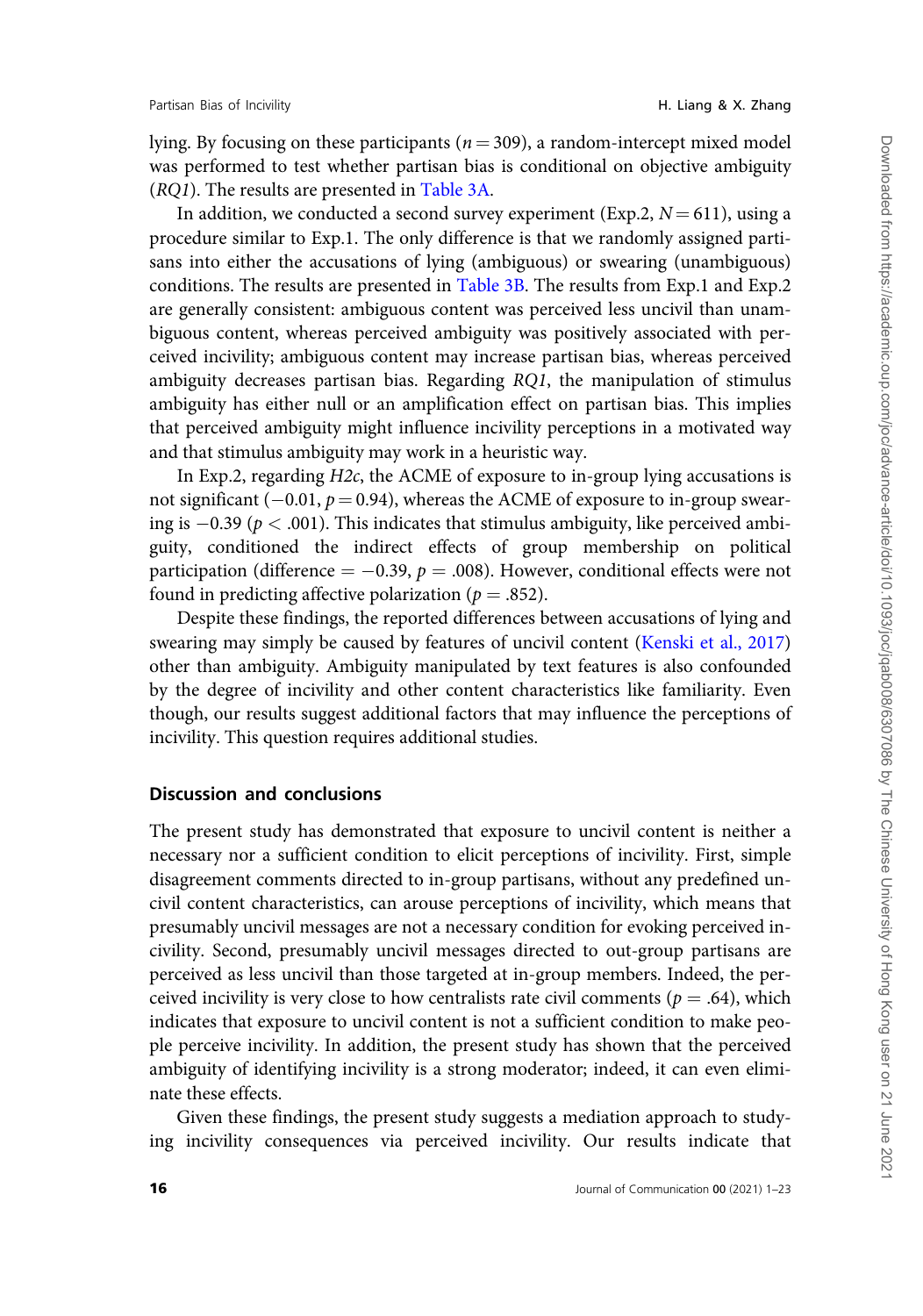| $A$ (Exp.1)                                        |                                           |                                            |                                             |  |
|----------------------------------------------------|-------------------------------------------|--------------------------------------------|---------------------------------------------|--|
| Predictors                                         | Model I<br>Estimates<br>(standard errors) | Model II<br>Estimates<br>(standard errors) | Model III<br>Estimates<br>(standard errors) |  |
| Intercept                                          | $4.30***$                                 | $4.38***$                                  | $3.02***$                                   |  |
|                                                    | (0.11)                                    | (0.12)                                     | (0.21)                                      |  |
| In-group vs. out-                                  | $1.40***$                                 | $1.23***$                                  | $3.07***$                                   |  |
| group                                              | (0.15)                                    | (0.17)                                     | (0.28)                                      |  |
| Lying vs. swearing                                 | $-0.85***$                                | $-1.01***$                                 | $1.32**$                                    |  |
|                                                    | (0.07)                                    | (0.10)                                     | (0.25)                                      |  |
| In-group $\times$ lying                            |                                           | $0.33*$                                    |                                             |  |
|                                                    |                                           | (0.14)                                     |                                             |  |
| Perceived ambiguity                                |                                           |                                            | $0.27***$                                   |  |
|                                                    |                                           |                                            | (0.06)                                      |  |
| In-group $\times$                                  |                                           |                                            | $-0.56***$                                  |  |
| ambiguity                                          |                                           |                                            | (0.08)                                      |  |
| $\sigma^2/\tau_{00}$                               | 0.81/1.33                                 | 0.80/1.34                                  | 1.16/0.94                                   |  |
| Observations                                       | 309 partisans 618 observations            |                                            |                                             |  |
| Marginal/Conditional<br>$R^2$                      | .24/.71                                   | .24/ .72                                   | .24/0.58                                    |  |
| $B$ (Exp.2)                                        |                                           |                                            |                                             |  |
| Predictors                                         | Model I                                   | Model II                                   | Model III                                   |  |
|                                                    | Estimates                                 | Estimates                                  | <b>Estimates</b>                            |  |
|                                                    | (standard errors)                         | (standard errors)                          | (standard errors)                           |  |
| Intercept                                          | $4.34***$                                 | $4.36***$                                  | $3.05***$                                   |  |
|                                                    | (0.10)                                    | (0.12)                                     | (0.19)                                      |  |
| In-group vs. out-group                             | $1.70***$                                 | $1.65***$                                  | $2.93***$                                   |  |
|                                                    | (0.12)                                    | (0.16)                                     | (0.26)                                      |  |
| Lying vs. swearing                                 | $-0.94***$                                | $-0.99$ <sup>***</sup>                     | $1.32$ <sup>**</sup>                        |  |
|                                                    | (0.12)                                    | (0.16)                                     | (0.25)                                      |  |
| In-group $\times$ lying                            |                                           | 0.11                                       |                                             |  |
|                                                    |                                           |                                            |                                             |  |
|                                                    |                                           |                                            |                                             |  |
|                                                    |                                           |                                            |                                             |  |
|                                                    |                                           |                                            |                                             |  |
| Perceived ambiguity<br>In-group $\times$ ambiguity |                                           | (0.23)                                     | $0.29***$<br>(0.06)<br>$-0.42$ ***          |  |

<span id="page-16-0"></span>

Note: Lying: exposure to accusations of lying (ambiguous); Swearing: exposure to swearing comments (unambiguous). Ambiguity: perceived ambiguity.

 $R^2$ /adjusted  $R^2$  .31/.31 .31/.31 .28/.27

Observations 611<br>  $R^2$ /adjusted  $R^2$  .31/.31 .31/.31 .31/.31

 $*p < .05$ ,

(0.08)

<sup>\*\*</sup> $p < .01$ ,

<sup>\*\*\*</sup> $p < .001$ .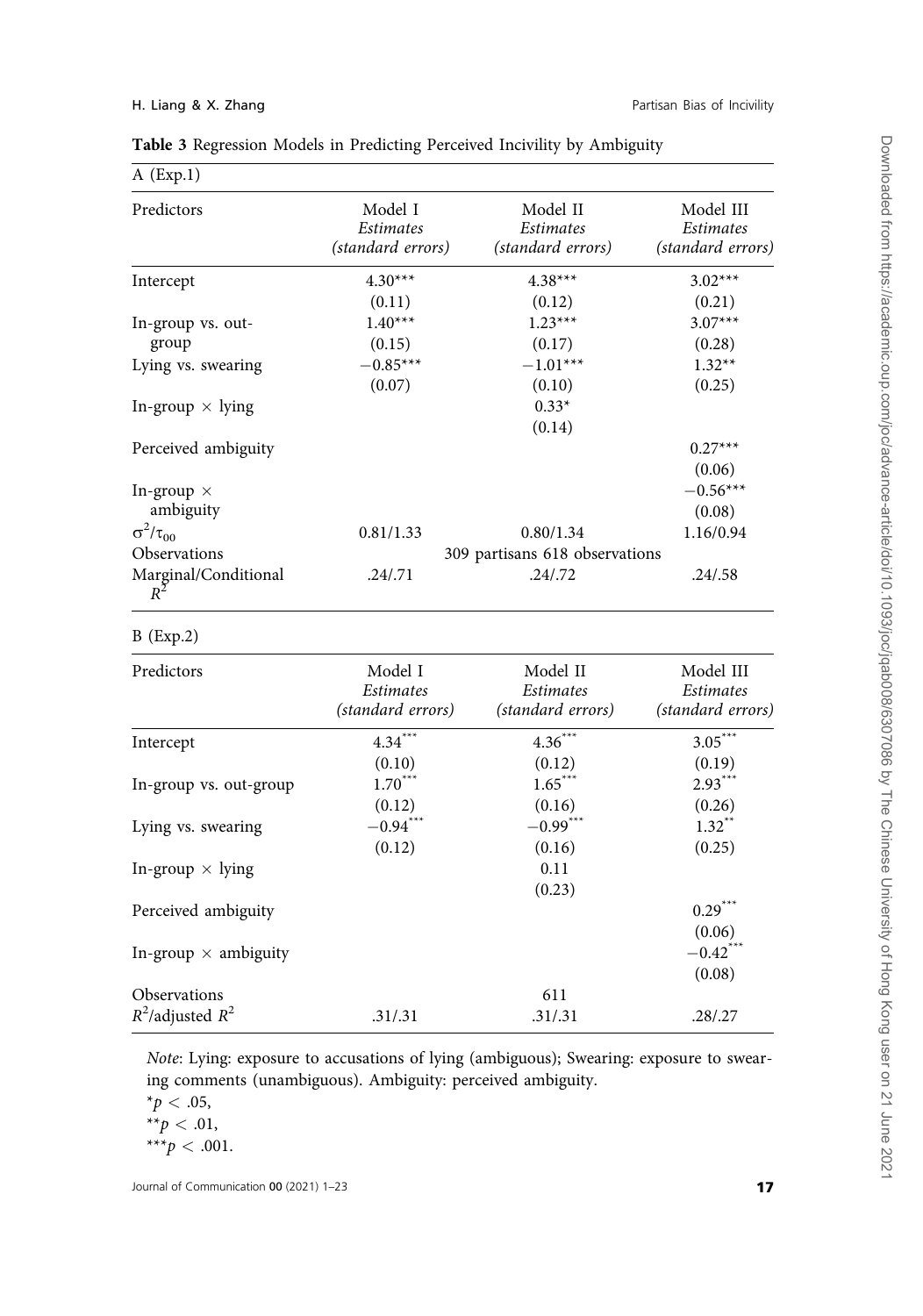intergroup disagreement and potentially uncivil comments did not directly exert significant effects on willingness to participate and affective polarization. Instead, they had indirect effects via perceived incivility (see [Table 2](#page-13-0)). The findings suggest that previous studies that used uncivil content as the treatment and measured incivility effects using the differences of the outcome variables are problematic because the observed differences on the outcome variables may not be caused by perceived incivility but by confounding variables associated with the treatment. The present study paves the way for future studies on incivility effects that can incorporate perceptions of incivility in their theorization and operationalization.

In addition to the main findings, several other points need to be discussed. First, many studies (e.g., [Chen, 2017;](#page-19-0) [Wang](#page-22-0) & [Silva, 2018](#page-22-0)) on the consequences of incivility have been based on the mechanism of defensive motivation, which is characterized by the activation of negative emotions. In our survey, we also asked respondents, after rating incivility, to indicate their emotions related to the displayed comments. Negative emotions were measured by the degree to which the respondents felt sad, angry, or anxious. However, we did not find any significant difference in negative emotions between the conditions. We are not refuting the emotion mediation explanations, but our findings at a minimum suggest that perceptions of incivility could work independently with negative emotions to activate defensive motivations.

However, our finding is consistent with the theory of motivated reasoning in another way. As [Flynn, Nyhan, and Reifler \(2017\)](#page-20-0) point out, negative affect toward out-group members is only one factor that activates defensive motivations. In the present study, partisan disagreement is another one. Even more importantly, the effects on political participation via negative emotions and perceived incivility are predicted contrarily (increasing vs. decreasing), which might explain why empirical studies have reported contradictory evidence about the impacts of incivility on political participation. As suggested by the theory of motivated reasoning, the present study has found that exposure to disagreement directed to in-group members directly increased willingness to participate (when perceived ambiguity is low) and indirectly decreased it via perceived incivility.

Second, previous studies have noted that group identity can bias perceptions of incivility ([Muddiman, 2017;](#page-21-0) [Mutz, 2015](#page-21-0)) and the impacts of exposure to uncivil messages on affective polarization [\(Druckman et al., 2019\)](#page-20-0). The present study has extended this line of research in several ways. First, it shows that variations in perceptions of incivility include not only the variability of perceived incivility but also the level of perceived ambiguity of identifying incivility. As we have demonstrated, partisan effects are conditional on the level of perceived ambiguity. Although both confirmation bias and motivated reasoning provide explanations for the role of ambiguity in perceptions of incivility, our findings support the prediction of motivated reasoning: ideological bias is greater when participants perceive less ambiguity in identifying incivility. This implies that incivility is associated with high cognitive arousal, which is consistent with previous findings showing that incivility can increase attention [\(Kwon & Cho, 2017\)](#page-20-0). Second, the present study shows that group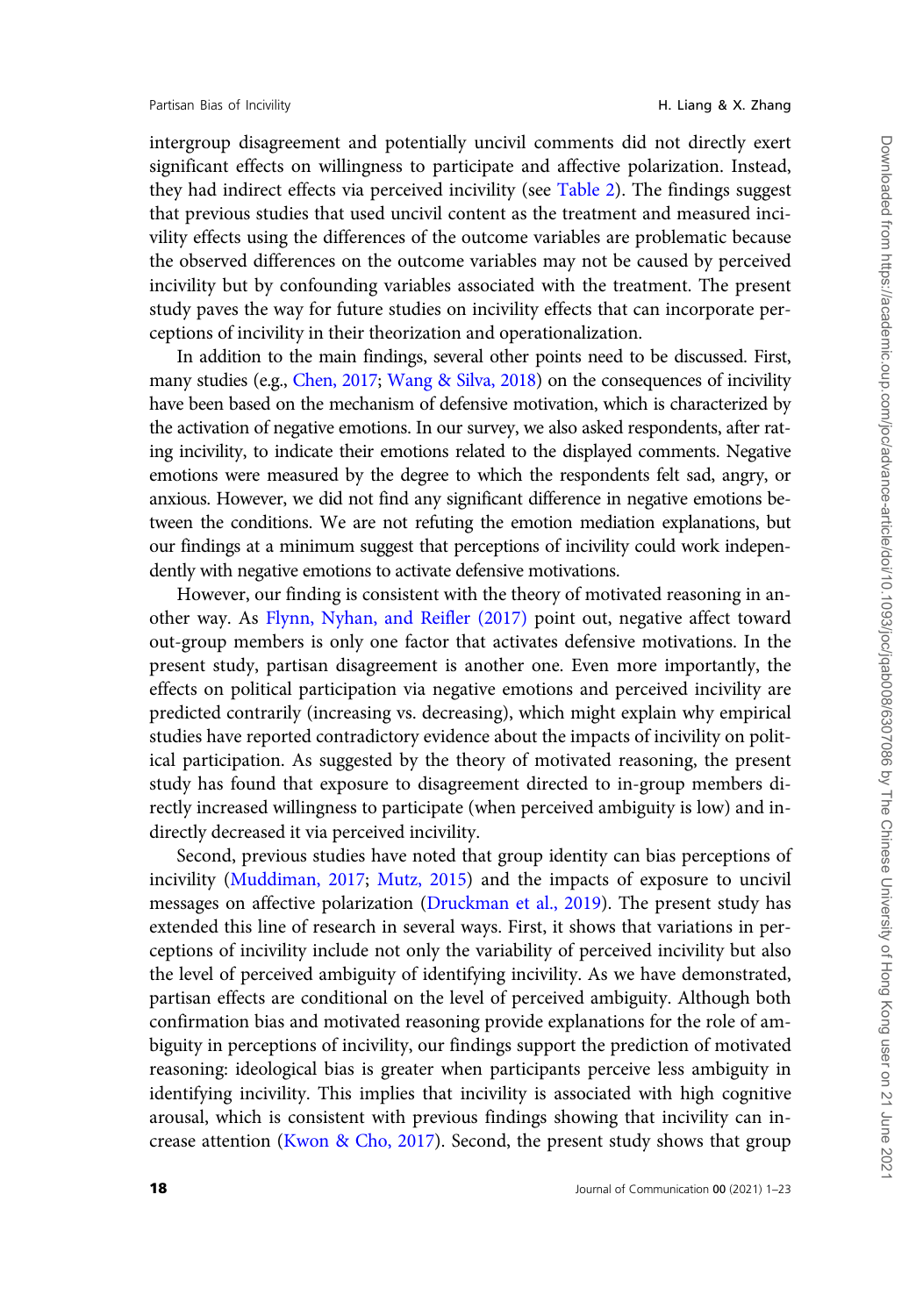identity not only biases perceptions of uncivil messages but also of civil disagreement messages. Finally, the study offers an alternative explanation for the impact of intergroup incivility on affective polarization by introducing the mediation of perceived incivility and ambiguity.

# Limitations and future research

The study has several limitations that should be addressed in future studies. First, we measured the intensity of perceived incivility as a whole. Perceived incivility could be directed to in-group members or out-group members, which may have differential effects (see [Muddiman et al., 2017\)](#page-21-0). These measurements could introduce another conceptual problem: does perceived incivility indicate the incivility of the message content or the participants involved in the message? Previous studies have measured the perceived incivility of political figures (e.g., [Druckman et al., 2019](#page-20-0); [Muddiman et al., 2017](#page-21-0)). In the present study, we have measured the perceived incivility of message content. However, the theoretical and empirical differences between the two types of incivility remain unknown.

Second, the present study drew heavily on theories of social identity and motivated reasoning. However, it did not measure the variables that are directly related to the underlying mechanisms. For example, did the manipulations stimulate a sense of social identity or defensive motivations? Although the theories we employed are widely cited in incivility research, few studies have attempted to validate these basic assumptions. In the present study, we could falsify some competing mechanisms like emotions and confirmation bias, but more empirical studies are needed to understand the full picture by explicitly measuring the defensive goals and salience of, for example, social identity.

Finally, this study proposed a moderated mediation model of perceived incivility. However, the selection of the conditions (group identity and incivility) and outcome variables (participation and affective polarization) was not systematic. Many empirical studies in the field test incivility effects on political deliberation (e.g., open-mindedness) and other forms of participation (e.g., news engagement and voting), areas that were not examined in the present study. More importantly, participants were forced to read the selected disagreement comments in the experiments, which might trigger psychological reactance. And thus the observed effects could vary if they were exposed to the same content in a natural setting. In a free and open online environment, users could also read both disagreement and agreement comments. Researchers are encouraged to systematically test the consequences of incivility with unobtrusive methods under the framework provided in this study.

# Supporting Information

Additional Supporting Information may be found in the online version of this article.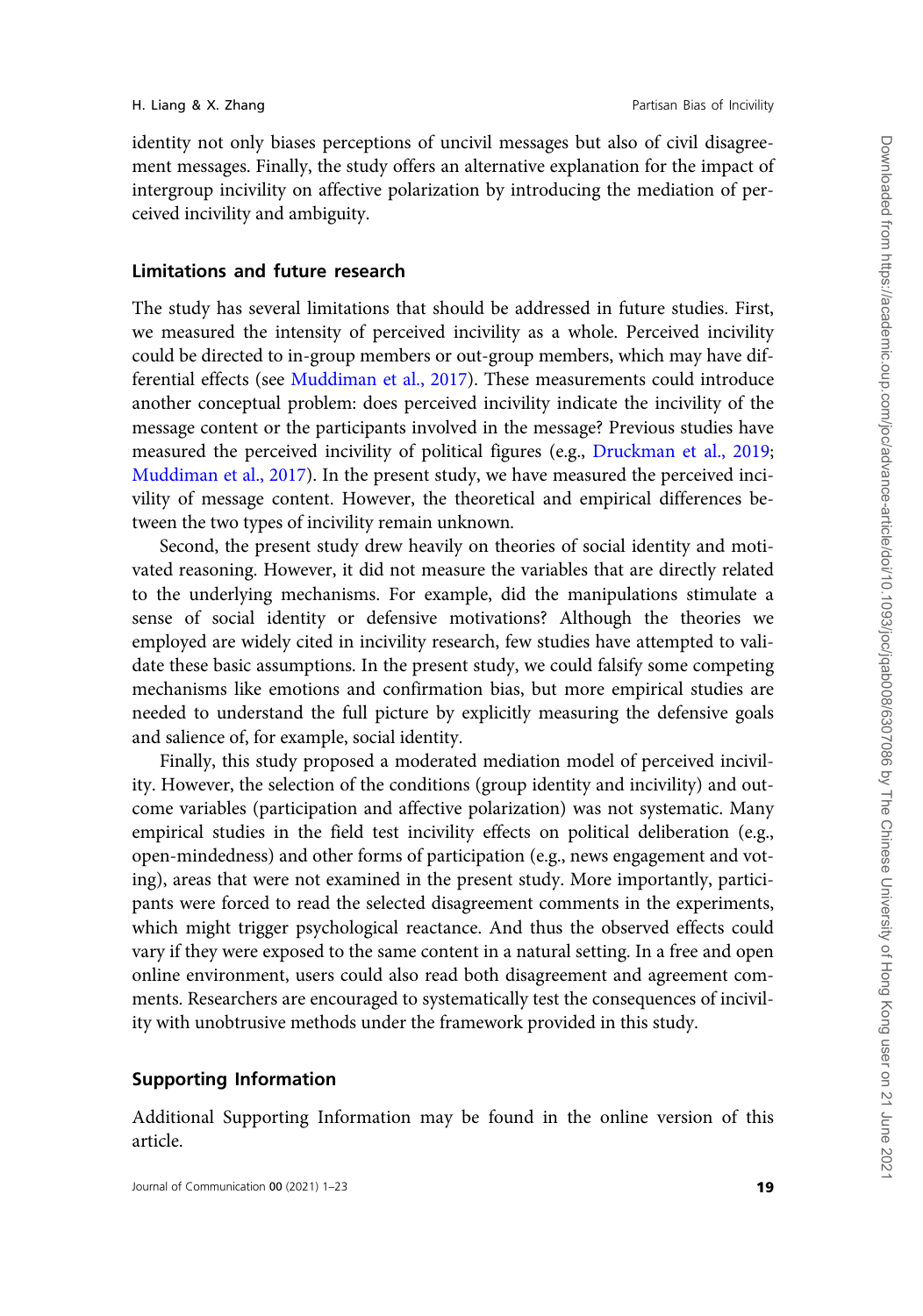<span id="page-19-0"></span>Please note: Oxford University Press is not responsible for the content or functionality of any [supplementary materials](
article-lookup/doi/10.1093/joc/jqab008#supplementary-data) supplied by the authors. Any queries (other than missing material) should be directed to the corresponding author for the article.

# Funding

This study was supported by the Direct Grant (4052205) and the Young Researcher Award (4411719) to the first author from the Chinese University of Hong Kong.

# Conflict of Interest

We have no conflict of interest to declare.

## Data availability

The data underlying this article will be shared on reasonable request to the corresponding author.

#### References

- Antoci, A., Delfino, A., Paglieri, F., Panebianco, F., & Sabatini, F. (2016). Civility vs. incivility in online social interactions: An evolutionary approach. PloS ONE, 11(11), doi: 10.1371/journal.pone.0164286
- Bartels, L. M. (2000). Partisanship and voting behavior, 1952-1996. American Journal of Political Science, 44(1), 35–50. doi:10.2307/2669291
- Ben-Porath, E. N. (2008). Codes of professionalism; Norms of conversation: How political interviews shape public attitudes toward journalists. Unpublished doctoral dissertation, University of Pennsylvania. Philadelphia, PA.
- Bolsen, T., Druckman, J. N., & Cook, F. L. (2015). Citizens', scientists', and policy advisors' beliefs about global warming. The ANNALS of the American Academy of Political and Social Science, 658(1), 271–295. doi:10.1177/0002716214558393
- Borah, P. (2014). Does it matter where you read the news story? Interaction of incivility and news frames in the political blogosphere. Communication Research, 41(6), 809–827. doi: 10.1177/0093650212449353
- Braunstein, R. (2018). Boundary-work and the demarcation of civil from uncivil protest in the United States: Control, legitimacy, and political inequality. Theory and Society, 47(5), 603–633. doi:10.1007/s11186-018-9329-3
- Cavazza, N., & Guidetti, M. (2014). Swearing in political discourse: Why vulgarity works. Journal of Language and Social Psychology, 33(5), 537–547. doi: 10.1177/0261927x14533198
- Chen, G. M. (2017). Online incivility and public debate: Nasty talk. Berlin: Springer.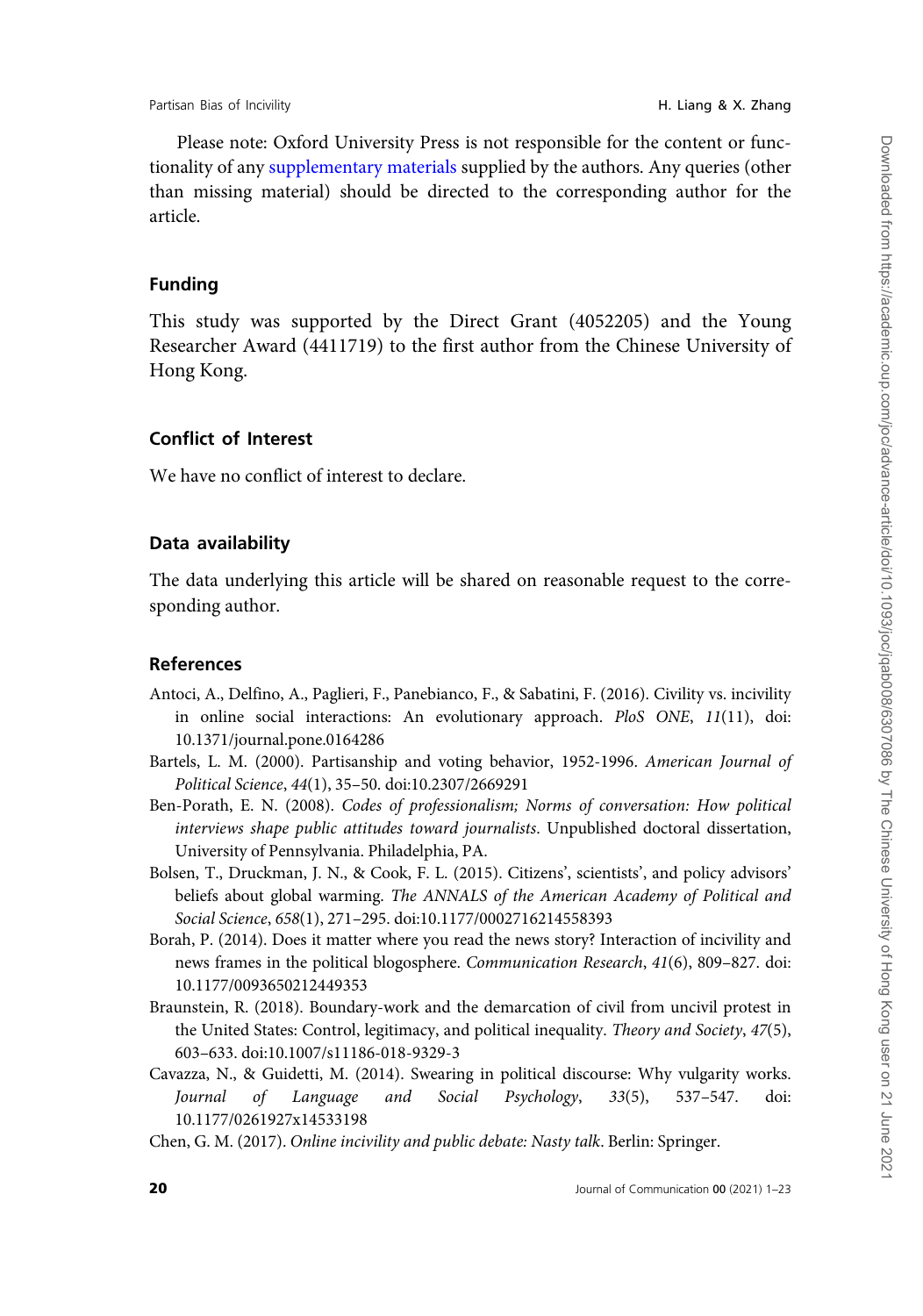- <span id="page-20-0"></span>Chen, G. M., Muddiman, A., Wilner, T., Pariser, E., & Stroud, N. J. (2019). We should not get rid of incivility online. Social Media + Society, 5(3), 2056305119862641. doi: 10.1177/2056305119862641
- Coe, K., Kenski, K., & Rains, S. A. (2014). Online and uncivil? Patterns and determinants of incivility in newspaper website comments. Journal of Communication, 64(4), 658–679. doi:10.1111/jcom.12104
- Druckman, J. N., Gubitz, S. R., Levendusky, M. S., & Lloyd, A. M. (2019). How incivility on partisan media (de)polarizes the electorate. The Journal of Politics, 81(1), 291-295. doi: 10.1086/699912
- Einhorn, H. J., & Hogarth, R. M. (1985). Ambiguity and uncertainty in probabilistic inference. Psychological Review, 92(4), 433–461. doi:10.1037/0033-295x.92.4.433
- Flynn, D. J., Nyhan, B., & Reifler, J. (2017). The nature and origins of misperceptions: Understanding false and unsupported beliefs about politics. Political Psychology, 38, 127–150. doi:10.1111/pops.12394
- Geer, J. G., & Geer, J. H. (2003). Remembering attack ads: An experimental investigation of radio. Political Behavior, 25(1), 69–95. doi:Doi 10.1023/A:1022904428357
- Hwang, H., Kim, Y., & Kim, Y. (2018). Influence of discussion incivility on deliberation: An examination of the mediating role of moral indignation. Communication Research, 45(2), 213–240. doi:10.1177/0093650215616861
- Imai, K., Keele, L., & Tingley, D. (2010). A general approach to causal mediation analysis. Psychological Methods, 15(4), 309–334. doi:10.1037/a0020761
- Iyengar, S., Lelkes, Y., Levendusky, M., Malhotra, N., & Westwood, S. J. (2019). The origins and consequences of affective polarization in the United States. Annual Review of Political Science, 22(1), 129–146. doi:10.1146/annurev-polisci-051117-073034
- Iyengar, S., Sood, G., & Lelkes, Y. (2012). Affect, not ideology: A social identity perspective on polarization. Public Opinion Quarterly, 76(3), 405–431. doi:10.1093/poq/nfs038
- Kenski, K., Coe, K., & Rains, S. A. (2017). Perceptions of uncivil discourse online: An examination of types and predictors. Communication Research, 0093650217699933. doi: 10.1177/0093650217699933
- Kim, Y., & Hwang, H. (2018). When partisans see media coverage as hostile: The effect of uncivil online comments on hostile media effect. Media Psychology, 22(6), 845–866. doi: 10.1080/15213269.2018.1554492
- Kinney, T., & Segrin, C. (1998). Cognitive moderators of negative reactions to verbal aggression. Communication Studies, 49(1), 49–72. doi:10.1080/10510979809368518
- Kunda, Z. (1987). Motivated inference: Self-serving generation and evaluation of causal theories. Journal of Personality and Social Psychology, 53(4), 636–647. doi: 10.1037/0022-3514.53.4.636
- Kunda, Z. (1990). The case for motivated reasoning. Psychological Bulletin, 108(3), 480–498. doi:10.1037/0033-2909.108.3.480
- Kwon, K. H., & Cho, D. (2017). Swearing effects on citizen-to-citizen commenting online: A large-scale exploration of political versus nonpolitical online news sites. Social Science Computer Review, 35(1), 84–102. doi:10.1177/0894439315602664
- Lavine, H. G., Johnston, C. D., & Steenbergen, M. R. (2012). The ambivalent partisan: How critical loyalty promotes democracy. New York, NY: Oxford University Press.
- Lee, F. L. F., Liang, H., & Tang, G. K. Y. (2019). Online incivility, cyberbalkanization, and the dynamics of opinion polarization during and after a mass protest event. International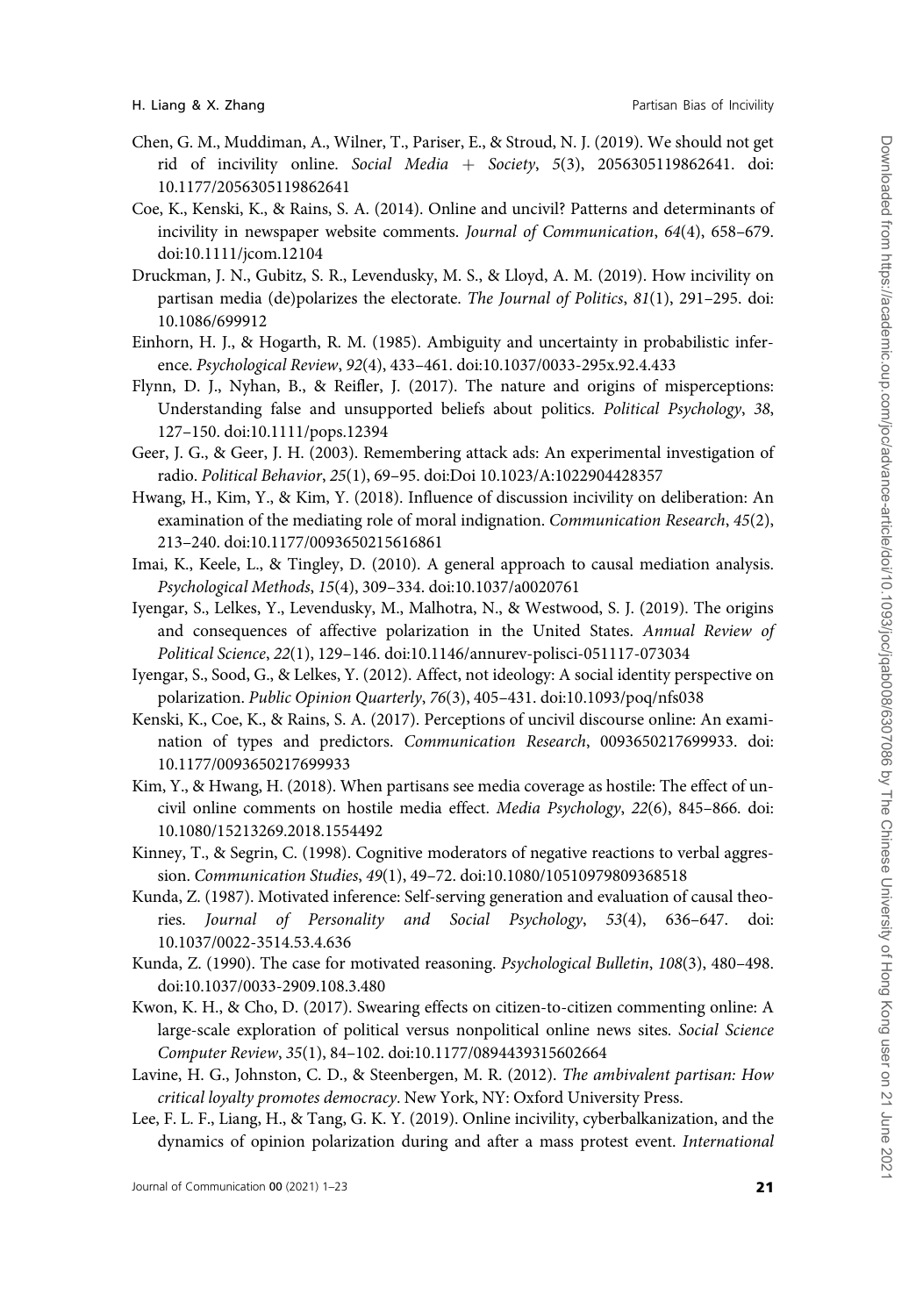<span id="page-21-0"></span>Journal of Communication, 13, 4940–4959. Retrieved from [https://ijoc.org/index.php/](https://ijoc.org/index.php/ijoc/article/view/11666/2819) [ijoc/article/view/11666/2819](https://ijoc.org/index.php/ijoc/article/view/11666/2819).

- Lu, S. N., & Vogt, O. (2020). Does online incivility affect engagement? A meta-analysis of research. Paper presented at the The 69th Annual Conference of International Communication Association (ICA), Gold Coast, Australia.
- Massaro, T. M., & Stryker, R. (2012). Freedom of speech, liberal democracy, and emerging evidence on civility and effective democratic engagement. Arizona Legal Studies. Discussion Paper No. 12-12, 54, 375–443.
- Muddiman, A. (2017). Personal and public levels of political incivility. International Journal of Communication, 11, 3182–3202. Retrieved from [https://ijoc.org/index.php/ijoc/article/](https://ijoc.org/index.php/ijoc/article/view/6137/2106) [view/6137/2106.](https://ijoc.org/index.php/ijoc/article/view/6137/2106)
- Muddiman, A., Pond-Cobb, J., & Matson, J. E. (2017). Negativity bias or backlash: Interaction with civil and uncivil online political news content. Communication Research, 0093650216685625. doi:10.1177/0093650216685625
- Mutz, D. C. (2015). In-your-face politics: The consequences of uncivil media. Princeton, NJ: Princeton University Press.
- Mutz, D. C., & Reeves, B. (2005). The new videomalaise: Effects of televised incivility on political trust. American Political Science Review, 99(1), 1–15. doi: 10.1017/S0003055405051452
- Ng, Y. L., Song, Y., Kwon, K. H., & Huang, Y. (2020). Toward an integrative model for online incivility research: A review and synthesis of empirical studies on the antecedents and consequences of uncivil discussions online. Telematics and Informatics, 47, doi: 10.1016/j.tele.2019.101323
- Nickerson, R. S. (1998). Confirmation bias: A ubiquitous phenomenon in many guises. Review of General Psychology, 2(2), 175–220. doi:10.1037/1089-2680.2.2.175
- Niven, D. (2006). Throwing your hat out of the ring: Negative recruitment and the gender imbalance in state legislative candidacy. Politics & Gender, 2(4), 473-489. doi: 10.1017/S1743923x06060120
- Nizalova, O. Y., & Murtazashvili, I. (2016). Exogenous treatment and endogenous factors: Vanishing of omitted variable bias on the interaction term. Journal of Econometric Methods, 5(1), 71. doi:10.1515/jem-2013-0012
- Papacharissi, Z. (2004). Democracy online: Civility, politeness, and the democratic potential of online political discussion groups. New Media & Society, 6(2), 259–283. doi: 10.1177/1461444804041444
- Rains, S. A., Kenski, K., Coe, K., & Harwood, J. (2017). Incivility and political identity on the Internet: Intergroup factors as predictors of incivility in discussions of news online. Journal of Computer-Mediated Communication, 22(4), 163–178. doi:10.1111/jcc4.12191
- Redlawsk, D. P., Civettini, A. J. W., & Emmerson, K. M. (2010). The affective tipping point: Do motivated reasoners ever "get it"? Political Psychology, 31(4), 563–593. doi: 10.1111/j.1467-9221.2010.00772.x
- Schutz, W. C. (1952). Reliability, ambiguity and content analysis. Psychological Review, 59(2), 119–129. doi:10.1037/h0049742
- Sinclair, B. (2012). The social citizen: Peer networks and political behavior. Chicago, IL: University of Chicago Press. [Database].
- Stivale, C. J. (1997). Spam: Heteroglossia and harassment in cyberspace. In D. Porter (Ed.), Internet culture (pp. 133–144). New York, NY: Routledge.